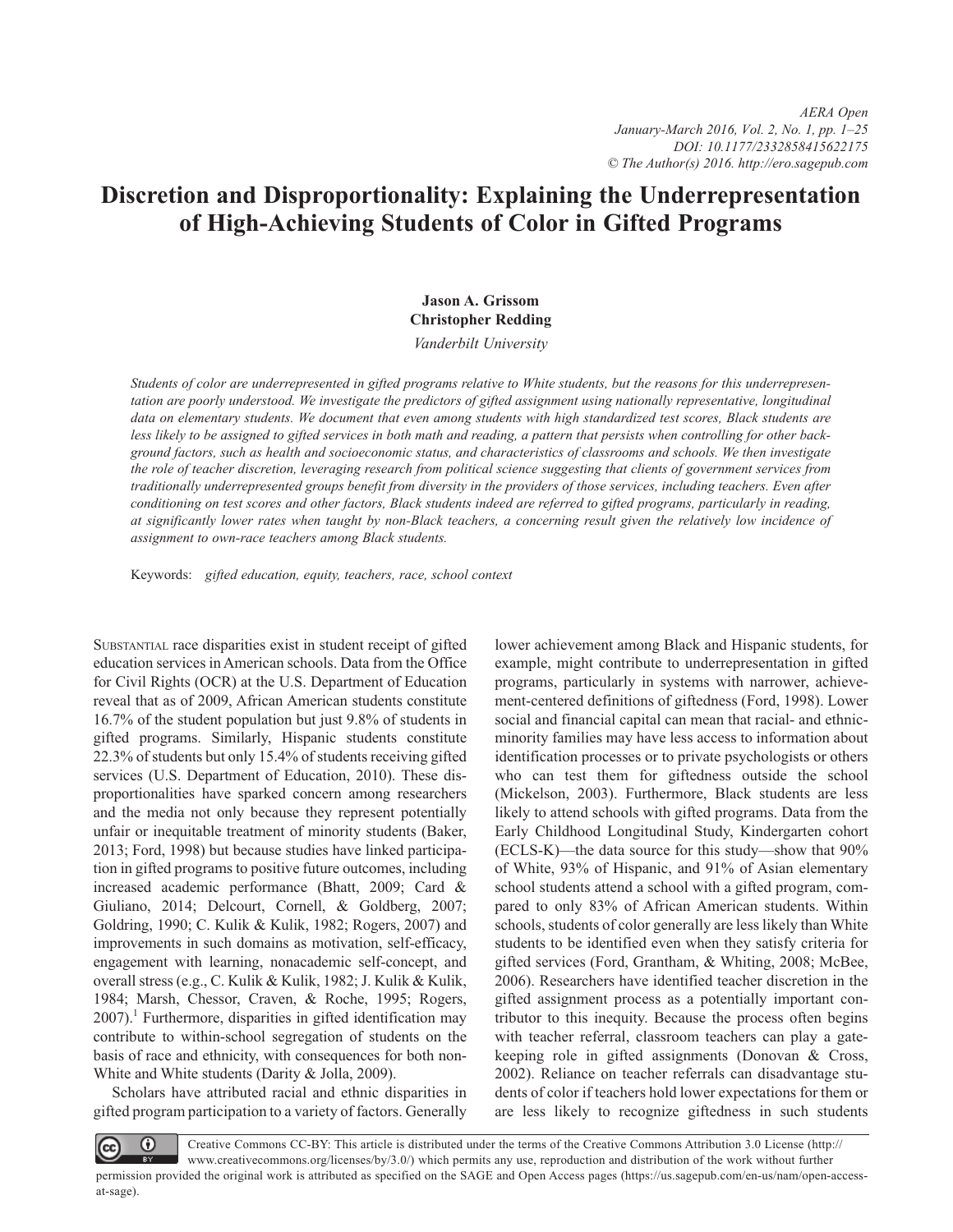(Elhoweris, Mutua, Alsheikh, & Holloway, 2005; Ford & Grantham, 2003).

To political scientists who study bureaucratic representation—that is, the idea that *who* the providers of government services are matters for how policy outputs are distributed among client populations (Mosher, 1968)—contexts in which bureaucrats exercise substantial discretion and in which race has high policy salience, as it does in education, create conditions in which bureaucrat race often influences how populations benefit from government services. Research in contexts as varied as the Farmers Home Administration, social welfare agencies, and local law enforcement has found evidence that client populations of color receive more positive treatment from government agencies or organizations staffed by bureaucrats from their same racial or ethnic background (e.g., Theobald & Haider-Markel, 2009; Selden, 1997). For example, Hindera's (1993) study of the Equal Employment Opportunity Commission finds that district offices employing Black investigators are more likely to pursue charges of employment discrimination on behalf of Black complainants (and similarly for Hispanic investigators and Hispanic complainants). Similarly, in a study of Florida traffic stop data, Close and Mason (2006) find that African American and Latino/a drivers are treated less punitively by officers of the same race/ethnicity than they are by White officers. In the context of gifted assignment, bureaucratic representation theory suggests that teachers of color are more likely than White teachers to exercise discretion on behalf of students from their same racial or ethnic background—and similarly for White teachers and White students—such that students' probabilities of being assigned are higher with own-race teachers. Researchers have, in fact, provided suggestive evidence of such a relationship, finding that Black and Hispanic students are better represented in gifted-and-talented programs in schools that employ larger numbers of Black and Hispanic teachers (e.g., Nicholson-Crotty, Grissom, & Nicholson-Crotty, 2011; Rocha & Hawes, 2009).

These studies, however, have relied exclusively on aggregate (school-level) data on both student and teacher demographics, limiting the research in a number of key ways. First, reliance on school-level data to model an individual phenomenon—such as race-related discretion in student referrals to gifted programs—raises significant concerns about the potential for aggregation bias or ecological fallacies. Second, and relatedly, use of data on schools rather than students means that important student-level determinants of gifted assignment, including measures of student academic ability, cannot be considered or controlled for in the models. Third, modeling the presence of students in programs rather than the assignment process itself prevents drawing conclusions about what factors lead different kinds of students to transition into gifted services.

We use the ECLS-K to model student assignment to gifted services. The ECLS-K contains data on a nationally representative cohort of students who were in kindergarten during the 1998–1999 academic year, following up with them during first, third, fifth, and eighth grades. These data have a number of features that allow us to push the research base forward substantially. First, the data are at the student level, allowing us both to model the movement of individual students into gifted programs and to account for a large number of important student covariates in the models, including student achievement in math and reading. These data permit for a finer-grained examination of gifted assignment, demographic gaps in gifted assignment, and the factors that contribute to these demographic gaps on a national scale than has been conducted in much prior work. Second, students are linked to their classroom teachers and teachers' characteristics, which permits us to test directly for interactions between student and teacher race or ethnicity in predicting the movement of students into gifted programs.

We ask the following research questions. First, to what extent are African American and Hispanic elementary students assigned to gifted programs at disproportionately lower rates than White or Asian students? Second, to what extent is this disproportionality explained by other observable student characteristics, such as parental education or achievement tests scores? Third, does assignment to an ownrace teacher increase a non-White student's probability of being assigned to gifted services?<sup>2</sup>

Our study is motivated by prior work on racial/ethnic disparities in the composition of gifted programs and research on bureaucratic representation, which emphasizes how diversity in the providers of public services, including teachers, matters for ameliorating those disparities (see Grissom, Kern, & Rodriguez, 2015; Grissom, Rodriguez, & Kern, in press). The next two sections discuss prior research in these areas. We then describe the data and methodological approaches to answering our research questions before presenting our results. The final section provides a discussion of the implications of the results for policy, practice, and future work in this domain.

# **Student Race, Teacher Discretion, and Assignment to Gifted Programs**

Researchers have recognized racial and ethnic disproportionalities in gifted services for some time. In 1998, surveys from the Office for Civil Rights found that 6.2% of students were placed in gifted programs. This fraction includes nearly 10% of Asian students, 7.5% of White students, 3.6% of Hispanic students, and 3.0% of Black students (Donovan & Cross, 2002). By 2009, the fraction of students in gifted programs had increased slightly to 6.6%, as had the fractions of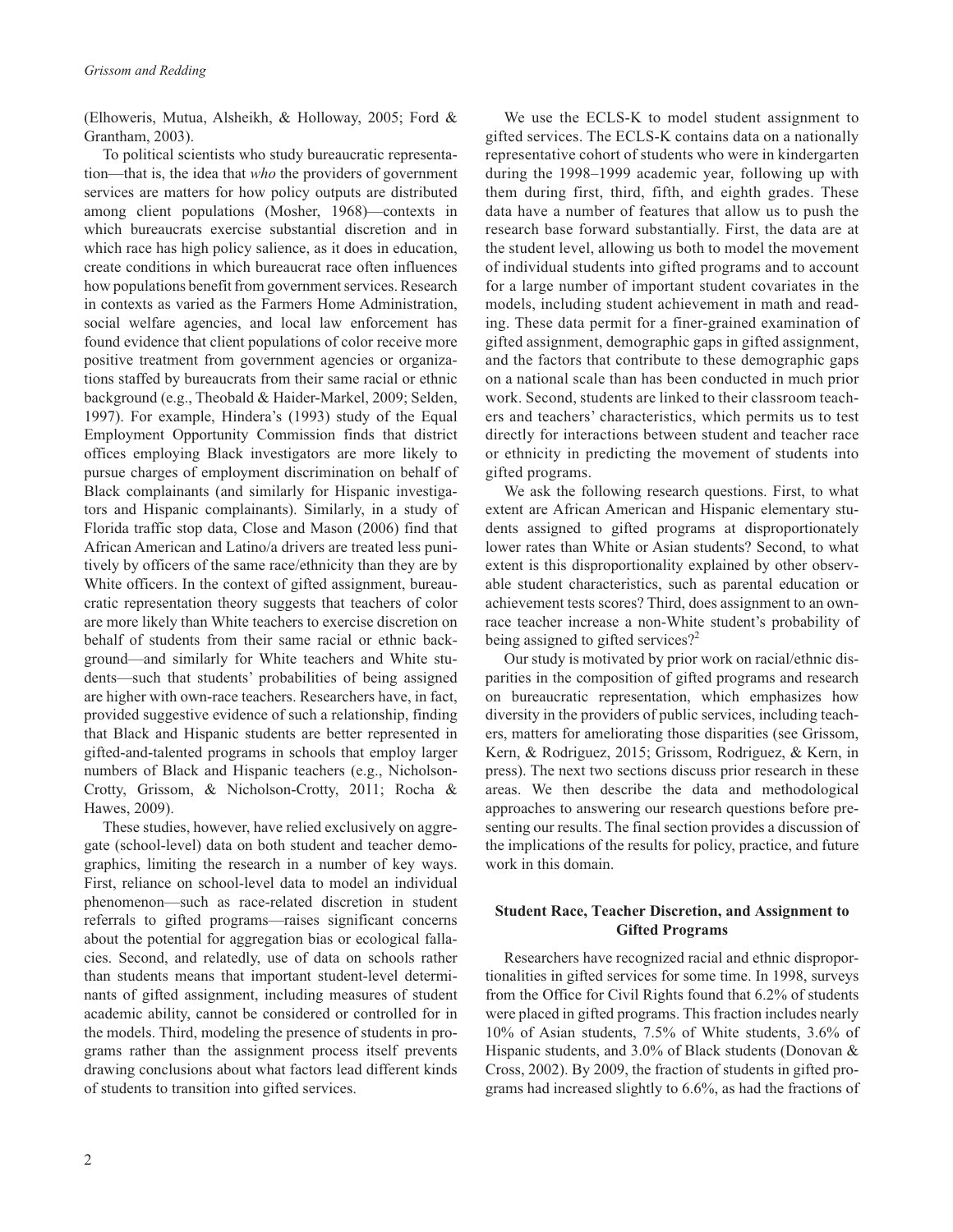students in underrepresented groups; the fraction of gifted students who were Black was 3.9%, and Hispanic, 4.6% (U.S. Department of Education, 2010). Despite these improvements, however, substantial disproportionalities in gifted assignment by race and ethnicity persist.

Numerous studies have explored the underrepresentation of African American students in particular in an attempt to elucidate contributing factors (Anguino, 2003; Harris, Brown, Ford, & Richardson, 2003; Kearns, Ford, & Linney, 2004). Ford (1998) outlines several categories of factors that influence the disproportionate assignment of Black and Hispanic students to gifted programs. The first set of factors points to educational inequities associated with underachievement among students from traditionally underserved racial/ethnic groups, which, in turn, reduce the probability of gifted identification. For example, students of color systematically are taught by less qualified, less effective teachers (e.g., Clotfelter, Ladd, & Vigdor, 2005, 2010; DeMonte & Hanna, 2014). Tracking (Oakes, 1990) and ability grouping (Gamoran, Nystrand, Berends, & LePore, 1995) separate students by academic and nonacademic factors in ways that can disadvantage the learning opportunities of students of color.

The other factors Ford (1998) identifies pertain to the processes schools use for identification and screening of gifted students and the personnel who determine assignment. Identification often begins with a classroom teacher's use of checklists, rating scales, informal recommendations, and cognitive assessments to document a student's academic capability and potential and ends with a referral for further evaluation (Donovan & Cross, 2002). Next, teachers or other school staff formally evaluate students using tools based on the district or state's definition of giftedness. In all but one state, the main criteria for giftedness is academic performance (Donovan & Cross, 2002), underscoring the importance of taking student academic achievement into account in predicting a students' probability of gifted assignment. Yet states increasingly have embraced broader understandings of giftedness as well, employing a "multiple criteria method" that emphasizes such factors as student creativity, artistic ability, or leadership. Scholars and advocates have supported the transition to a more holistic evaluation because of the potentially detrimental impact on gifted identification of lower scores on cognitive assessments for African American and Hispanic students (Joseph & Ford, 2006). The use of such criteria, however, also provides teachers with greater discretion in assignment. As all states rely on teacher referrals and input in assignment, teacher perceptions may influence outcomes at numerous points in the process (Nicholson-Crotty et al., 2011). To the extent that teacher perceptions of students are affected by race or ethnicity, this discretion may lead to unequal treatment of different

groups of students even within the same school or classroom. For example, racialized teacher perceptions may lead teachers to misinterpret Black or Hispanic students' behavior because of different cultural backgrounds; what a teacher may attribute to precocity for one student may be considered disruptive behavior for another (Ferguson, 1998). Furthermore, rigorous or valid assessment tools may not be mandated or utilized, and teachers often are not trained on strategies for identifying gifted students (Donovan & Cross, 2002), increasing the influence of teacher discretion in the screening and referral process.

### **Linking Teacher Race/Ethnicity to Assignment to Gifted Services**

The major role for teacher discretion in the screening and referral processes for gifted assignments has prompted scholars to consider possible school-based mechanisms that influence assignment to gifted programs. A sizeable body of research in the fields of political science and public administration has used the theory of bureaucratic representation to examine how the composition of the school workforce may help explain patterns in minority student representation in gifted programs across schools. This research, however, has been less visible to education scholars (Grissom et al., 2015). Normative work on the "representative bureaucracy" argues that workers in public institutions, including schools, should reflect societal diversity—that is, be *descriptively representative—*not only to have legitimacy with the public but to help ensure that client populations are treated equitably (Kingsley, 1944; Lim, 2006; Mosher, 1968). In this literature, descriptive representation has most often been discussed in terms of race or ethnicity—unsurprising given a long history of discriminatory treatment of racial- and ethnic-minority populations by government in the United States and elsewhere—but also in terms of gender, religion, sexual identity, and other characteristics (Kennedy, 2013). A large body of empirical research has demonstrated that public agencies composed of more racially and ethnically representative workforces distribute policy outputs more equitably among minority and nonminority client populations (e.g., Hindera, 1993; Meier, Stewart, & England, 1989; Nicholson-Crotty et al., 2011; Selden, 1997; Theobald & Haider-Markel, 2009).

The mechanisms linking descriptive representation to the distribution of policy outputs are less clear, however. Much of the literature has focused on so-called *active representation*, the idea that minority bureaucrats—or organizations with larger numbers of minority bureaucrats—behave differently in ways that produce benefits for minority client populations. A necessary condition for active representation to occur is bureaucratic discretion: Bureaucrats must have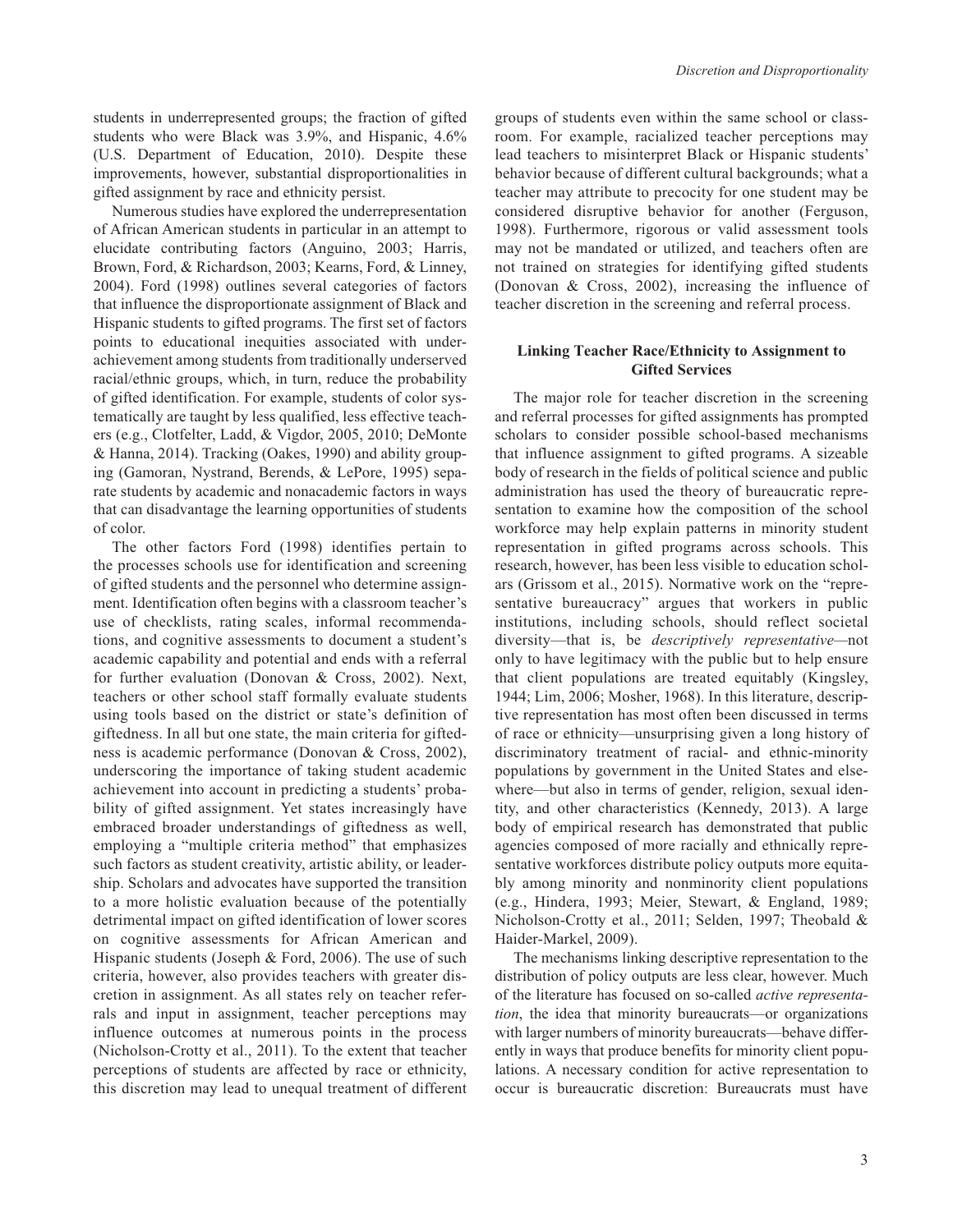direct or indirect influence over the distribution of policy goods or services (Meier, 1993). These differential behaviors are thought to be rooted in shared values and backgrounds that may make minority bureaucrats more attuned to past differential treatment or present needs of minority constituencies (Keiser, Wilkins, Meier, & Holland, 2002; Meier, 1993). They may, for example, exercise partiality on behalf of clients "like them" or advocate for changes in institutional policy or practices that make the institution more sensitive to minority interests or emphasize fairness or equity more generally (Dolan & Rosenbloom, 2003; Meier, 1993). In the context of gifted assignments, active representation might occur when minority teachers recommend minority students for gifted screening at higher rates or push for universal screening processes in their schools that help ameliorate gaps that might occur when minority student giftedness is recognized less often through "subjective" channels.

As the bureaucratic representation literature has matured, it has begun to recognize other potential mechanisms linking descriptive representation to policy outputs. For example, minority bureaucrats may be better positioned to push minority clients to increase effort or make other behavioral changes that improve their own outcomes. The presence of minority teachers may produce role-modeling effects, for example, that raise student performance or increase outward expression of talent in ways that increase the probability of gifted assignment. To this point, several prior studies have demonstrated that Black and Hispanic students perform better on tests when taught by own-race teachers (e.g., Aaronson, Barrow, & Sander, 2007; Dee, 2004).

Perhaps even more important, representation scholars posit that the client population itself may be more willing to engage with the organization in beneficial ways because of the presence of bureaucrats with whom they can more easily communicate or identify (Meier & Nicholson-Crotty, 2006). In schools, the cultural capital of White middle-class parents aids in facilitating relationships with teachers and school personnel and connecting them to information about school processes, providing them with an advantage over non-White families in influencing their children's schooling outcomes (Lareau, 1987; Lareau & Horvat, 1999). The presence of non-White teachers may help non-White parents overcome those disadvantages by, for example, helping parents feel more comfortable advocating for their children's needs or making it more likely that they tap into school information networks. In the context of gifted assignment, a non-White parent may feel more at ease requesting from a non-White teacher that his or her child be screened or seeking out advice or information from that teacher about how to obtain gifted services.

Because of the numerous potential mechanisms linking descriptive representation in the teacher workforce to student representation in gifted programs, it is perhaps unsurprising that political scientists and public administration scholars have used gifted representation as an outcome for testing the tenets of bureaucratic representation theory in numerous studies. Research has, in fact, provided suggestive evidence of such a relationship, finding that Black and Hispanic students are better represented in gifted-and-talented programs in schools that employ larger numbers of Black and Hispanic teachers (e.g., Grissom et al., 2015, in press; Grissom, Nicholson-Crotty, & Nicholson-Crotty, 2009; Nicholson-Crotty et al., 2011; Meier & Stewart, 1992; Rocha & Hawes, 2009).

Although suggestive, previous studies linking teacher race or ethnicity to differential assignment of students to gifted services faces a key drawback: reliance on schoollevel aggregate data. Essentially, these studies identify a correlation between the proportion of students from a given race or ethnic group and the proportion of teachers in the school from that group, adjusted for other school-level covariates. Yet without individual data on students and their teachers, these studies have been unable to model the assignment process or account for important student-level characteristics that may confound these relationships, including student academic achievement. Our analysis steps into these gaps.

#### **Data and Methods**

The data in this study come from the restricted-use version of the ECLS-K, a nationally representative sample of 21,260 kindergarteners in the 1998–1999 school year followed by the National Center for Educational Statistics (NCES) through eighth grade, gathering data on them at intervals (Tourangeau et al., 2006). This study uses data collected in the elementary grades—that is, data collected in the spring of kindergarten and first, third, and fifth grades—when most gifted students are identified. We further restrict the analysis sample to public schools that report having a gifted program in either reading or math.<sup>3</sup> Schools without gifted programs were excluded to avoid conflating variation in student assignment with other between-school factors, such as school resources, that might predict the absence of gifted services.

Across the survey waves, between 33% and 38% of public schools report having no gifted program, which limits the analysis sample to a maximum of 10,640 students in kindergarten, 9,120 in first grade, 8,250 in third grade, and 7,000 in fifth grade. Missing data further reduced the available sample sizes as the ECLS-K data collection progressed. These missing data can be attributed variously to parental refusal to further participate in the study, missing assessment data, and incomplete data from classroom teachers or school personnel.4 Given these sample size reductions, we utilized multiple imputation.<sup>5</sup> For all estimates, we used longitudinal weights provided by NCES in all analyses to recover population estimates. The largest analytic sample contains 14,280 observations.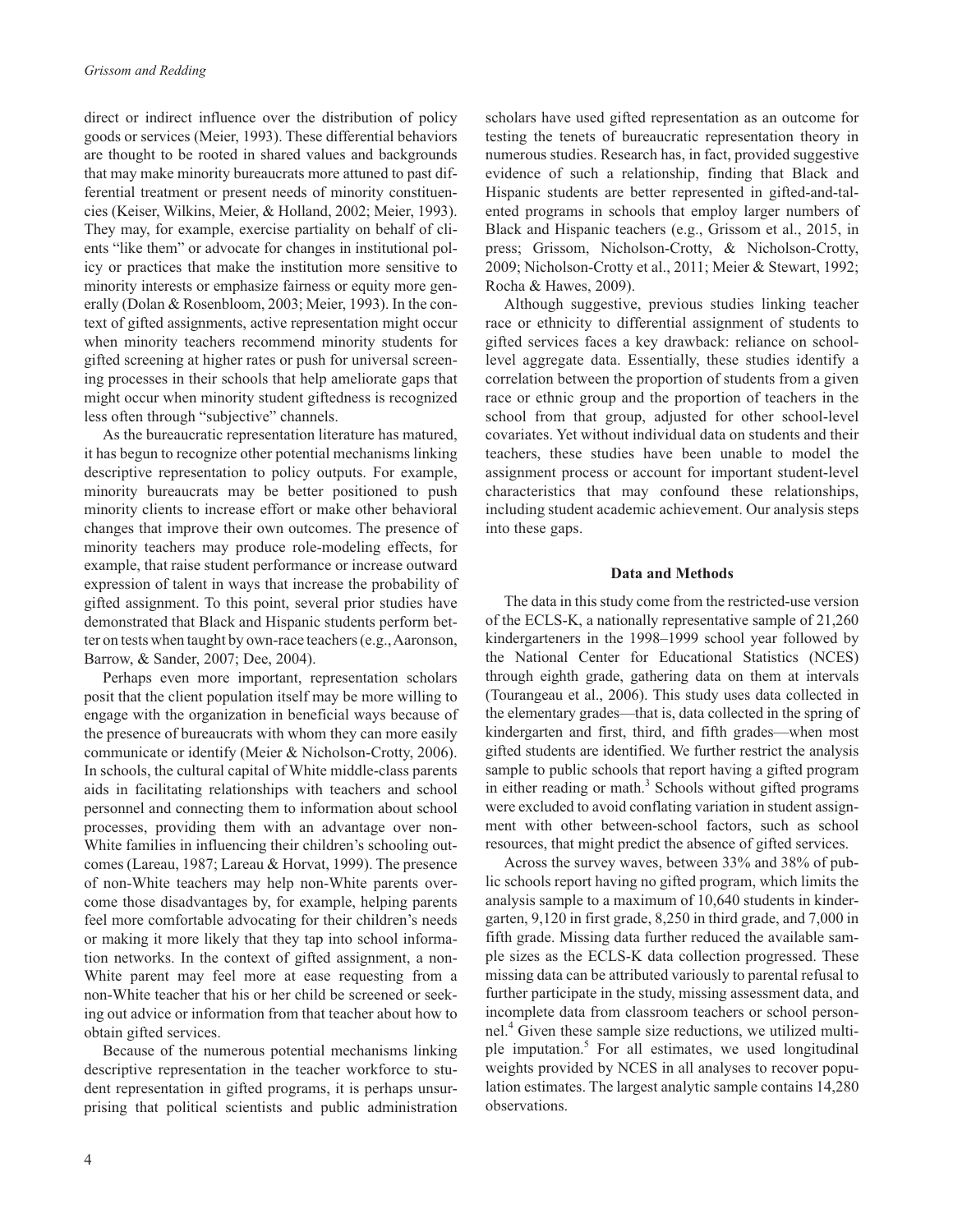The dependent variable for this analysis is the student's assignment to a gifted program in either reading or mathematics. This variable is measured through teachers' response to the question, "Does this child receive instruction and/or related services in any of the following types of programs in your school day?" Teachers designated whether or not a student was in a gifted-and-talented program in reading or math.<sup>6</sup> To simulate the assignment process, we assume that a student first identified for gifted services at time *t* does not begin receiving them until time *t*+ 1. Thus, our analysis considers the probability of being assigned to gifted services in the *next* survey period, conditional on not being assigned in the present period.<sup>7</sup> For example, we label a student as having been assigned in kindergarten if he or she was not identified as gifted during kindergarten data collection but was identified in the first-grade data collection. Similarly, a student is labeled as having been identified in first grade if he or she was not gifted in first grade but was in third grade and as identified in third grade if he or she was not in gifted in third grade but was as of fifth grade. A consequence of this specification is the uncertainty of conditions in second or fourth grade that may have also influenced student assignment that are not accounted for given the lack of survey data for these periods.

#### *Student and Teacher Race and Ethnicity*

Central to research on representation in the bureaucracy is shared demographic characteristics between clients and street-level bureaucrats—in this case, students and teachers. ECLS-K provides categorical information on student racial and ethnic identification from the parent interview data in the initial year of data collection. Information on the race and ethnicity for the student's classroom teacher was collected from teacher survey self-reports during each survey period. Because elementary school students are very likely to be in self-contained classes, the potential for mismeasurement from having a student assigned to multiple teachers was not of large concern. To verify that students in the study indeed were in self-contained classes, we examined the frequency with which different teachers completed either the dedicated math or reading teacher survey and found that in kindergarten and first and third grades, this happened less than 1% of the time in each year.<sup>8</sup>

#### *School and Teacher Characteristics*

ECLS-K provides extensive information pertaining to the students' academic performance, family background, and classroom and school context. We use the criterion-referenced composite scale scores for the math and reading achievement tests, which have been vertically equated for longitudinal analysis (Pollack, Narajian, Rock, Atkins-Burnett, & Hausken, 2005).<sup>9</sup> We standardize scores within year.

Student characteristics include the child's race and ethnicity, gender, a scale measure of socioeconomic status (SES), a measure of the parent's report of the child's health status at entry to kindergarten, and the child's age in months as of September of 1998, approximately the start of kindergarten. The SES measure is computed by NCES and combines mother's and father's education level, status of mother's and father's occupation, and household income, imputing missing values and standardizing and averaging across measures (Tourangeau et al., 2006). The child health measure is a subjective measure rated on a 5-point scale (*excellent* to *poor*), which we reverse-coded and standardized.

Teacher characteristics include race/ethnicity, years of experience in the teacher's current school, and indicators for whether or not the teacher has a master's degree or is certified. Classroom characteristics include class size and classroom averages for the percentages of Black, Hispanic, and Asian students plus mean student  $SES$ <sup>10</sup> These classroomlevel variables rely on having sufficient respondents within a classroom to accurately reflect the classroom composition. In the initial survey years, when respondents were more highly concentrated in classrooms, these measures likely have greater validity. Finally, school characteristics include indicators for whether the school is suburban or urban (with rural as the omitted category); region of the country (four regions; East is the omitted category); school enrollment size; the fraction of Black, Hispanic, and Asian students within a school; school free or reduced-price lunch (FRPL) rate; and the school average test performance. Accounting for school average achievement in particular is important if teachers' or others' perceptions of a student's performance and qualification for gifted services is relative to other students in that setting (Hibel, Farkas, & Morgan, 2010). A correlation matrix for all control variables appears in Appendix Table A1.

#### *Regression Analysis*

To analyze the relationship between assignment to gifted programs and student–teacher race congruence, a series of models are estimated that consider the probability that a student will be assigned to a gifted program in the next period for all students not currently in a gifted program, with controls for student, teacher, and school characteristics. Equation 1 shows the general form of these models:

$$
\Pr(\text{gifted})_{i t+1} = \beta_0 + \beta_1 R_{i t} + \beta_2 C_{i t} + \beta_3 T_{i t} + \beta_4 S_{i t} + \gamma_t + \epsilon_{i t}, \qquad (1)
$$

where  $C_i$  is a vector of the child's characteristics for student *i* in year *t*,  $T_i$  is a vector of characteristics of the student's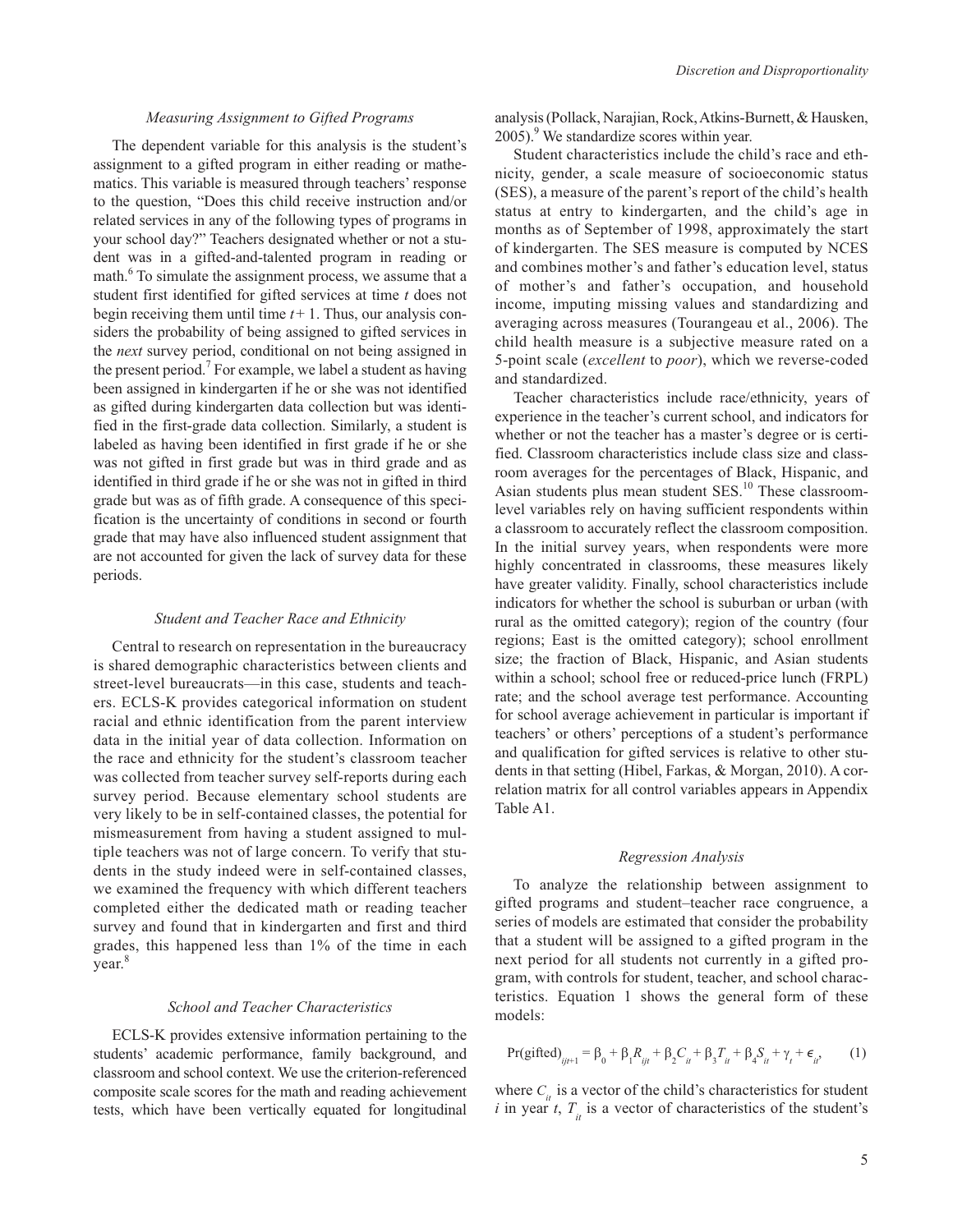teacher and classroom, and  $S_{it}$  is a vector of school characteristics in a given year. A wave fixed effect  $\gamma$ <sub>t</sub> is included to control for time-specific correlates of assignment to gifted services. The dependent variable is a binary indicator set equal to 1 if a student is assigned to gifted services by the next survey period and 0 if not, conditional on not currently being assigned. The vector *R* includes an indicator for whether the student is racially/ethnically congruent with his or her teacher plus a series of interactions between the congruence indicator and student race to test whether racial/ethnic congruence is differentially associated with gifted assignment by student demographic group. Because of concerns that racial/ethnic congruence and same-year test scores may be endogenous if teacher race/ethnicity affects student academic performance (e.g., Dee, 2004), our preferred model includes *lagged* test score rather than the current-year score in *C*, though using the current-year score results in substantively similar conclusions (see Appendix Tables A2 and A4). All models are estimated using logistic regression with standard errors clustered at the student level to account for multiple observations of the same student across time.

A limitation of this approach is that it does not take into account unobserved school characteristics, such as the school's gifted referral and evaluation process, that may affect a student's probability of being assigned to gifted services. A typical strategy for accounting for such factors is to include a school fixed effect, which would estimate the impact of teacher race congruence or other factors on gifted assignment by comparing assignment patterns across classrooms within the same school. Unfortunately, the infrequency of gifted assignment in the data—and, for the race congruence analysis, the lack of variation in teacher race across classrooms—makes a school fixed-effect approach infeasible. $11$ 

#### *Descriptive Analysis*

Descriptive statistics for the main variables we consider are shown in Table 1. The first row shows what fraction of students were assigned to gifted services for that grade who had not previously been assigned, with the next two rows showing assignment in reading and math separately. The fraction increases at each grade level but totals approximately 5% of students  $(4\%$  each in reading and math).<sup>12</sup> Figure 1 breaks gifted assignment down by race/ethnicity and grade. Consistent with prior research, White and Asian students are assigned to gifted services at higher rates than Black and Hispanic students at each grade level.

## *Comparing Gifted Assignment and Potential Predictors by Student Race*

In Table 2, we provide a comparison by race and ethnicity first of proportion in gifted programs and then of potential

student, teacher/classroom, and school factors that may be associated with assignment to gifted programs. Two-sided *t* tests for differences in means were conducted comparing White students with African American, Hispanic, and Asian students, respectively.

There are numerous notable differences across groups. First, in any given survey wave, an average of 5.3% of White students in schools with gifted programs are assigned to gifted services, compared to 2.2% of Black students, 3.5% of Hispanic students, and 6.2% of Asian students.<sup>13</sup> We also see differences in other student characteristics by race and ethnicity. Black students perform nearly half a standard deviation lower than White students on the reading assessment  $(0.14 \text{ vs. } -0.30)$  and nearly two thirds of a standard deviation lower on the math assessment (0.21 vs. –0.41). Hispanic students score slightly less than half a standard deviation lower than White students in reading and math. There are no statistically significant differences in the reading and math test performance of Asian students and White students. Differences for SES are similar. Both Black and Hispanic students are half a standard deviation lower on the scale measure of SES.

Patterns in teacher race and ethnicity show much different likelihoods of exposure to a same-race teacher in elementary school for students of different backgrounds. As Table 1 shows, 91% of teachers in the sample are White, so it is unsurprising that White students are much more likely than other students to find themselves in a classroom with a race-congruent teacher. In fact, for White students, the rate of teacher race congruence is 95%. In contrast, for Black students in elementary school, race congruence with one's teacher in occurs only about 22% of the time, and for Hispanic students, 20% of the time. Asian students have the lowest rate of congruence, only 9%. These patterns bolster our interest in testing whether assignment to an own-race teacher is associated with differential gifted assignment.

We also examine differences by teacher qualifications, including teaching experience in the school, degree level, and certification status. Teachers of White students have been in their schools the longest, on average; followed by Asian, Hispanic, and Black students, whose teachers have approximately a year and a half fewer years in their schools than those of White students. White and Asian students' teachers also have higher educational attainment. Approximately 40% of these teachers have a master's degree or above, compared to 33% for Black students and 34% for Hispanic students. Black and Hispanic students are also less likely to be taught by a fully certified teacher. Asian students are enrolled in slightly larger classes than White students, on average. Black and Hispanic students' peers are of significantly lower SES relative to White students.

The bottom section of the table compares school characteristics by student race and ethnicity. Black, Hispanic, and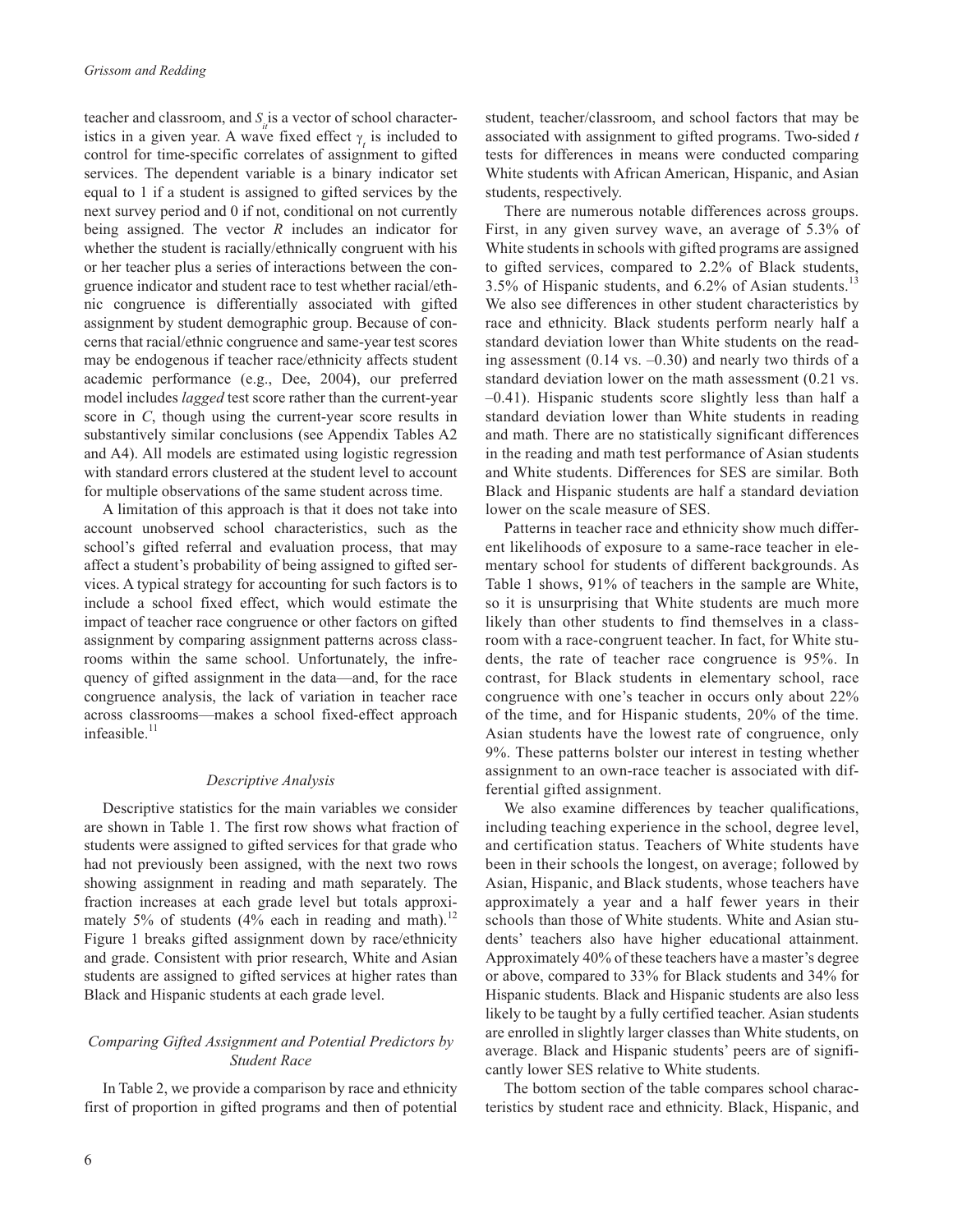TABLE 1

*Mean Sample Characteristics, by Grade Level*

| Characteristic                          | Kindergarten | First grade | Third grade | All years |
|-----------------------------------------|--------------|-------------|-------------|-----------|
| Students assigned to gifted             | 0.03         | 0.03        | 0.08        | 0.05      |
| Assigned to gifted in reading           | 0.03         | 0.03        | 0.07        | 0.04      |
| Assigned to gifted in math              | 0.03         | 0.02        | 0.06        | 0.04      |
| Race congruence                         |              |             |             |           |
| White Student × White Teacher           | 0.65         | 0.63        | 0.62        | 0.63      |
| Black Student × Black Teacher           | 0.02         | 0.03        | 0.03        | 0.03      |
| Hispanic Student × Hispanic Teacher     | 0.02         | 0.03        | 0.04        | 0.03      |
| Asian Student × Asian Teacher           | < 0.01       | < 0.01      | < 0.01      | < 0.01    |
| Student characteristics                 |              |             |             |           |
| Reading test (standardized)             | $-0.05$      | 0.02        | $-0.01$     | $-0.00$   |
| Math test (standardized)                | 0.02         | 0.06        | $-0.01$     | 0.03      |
| Female                                  | 0.49         | 0.50        | 0.50        | 0.49      |
| White                                   | 0.68         | 0.66        | 0.65        | 0.66      |
| <b>Black</b>                            | 0.15         | 0.14        | 0.15        | 0.15      |
| Hispanic                                | 0.14         | 0.17        | 0.18        | 0.17      |
| Asian                                   | 0.03         | 0.03        | 0.03        | 0.03      |
| <b>SES</b>                              | $-0.05$      | $-0.09$     | $-0.13$     | $-0.10$   |
| Parent's health rating                  | $-0.03$      | $-0.03$     | $-0.03$     | $-0.02$   |
| Age in months at start of kindergarten  | 66.46        | 66.58       | 66.43       | 66.36     |
| Teacher/classroom characteristics       |              |             |             |           |
| White                                   | 0.93         | 0.91        | 0.89        | 0.91      |
| <b>Black</b>                            | 0.05         | 0.07        | 0.07        | 0.06      |
| Hispanic                                | 0.03         | 0.04        | 0.05        | 0.04      |
| Asian                                   | 0.01         | 0.02        | 0.01        | 0.01      |
| Teaching experience (in current school) | 9.66         | 9.08        | 9.84        | 9.59      |
| Master's degree                         | 0.38         | 0.38        | 0.43        | 0.39      |
| Certified                               | 0.93         | 0.93        | 0.92        | 0.93      |
| Class size                              | 21.01        | 20.36       | 21.18       | 20.80     |
| Class mean SES                          | $-0.06$      | $-0.09$     | $-0.11$     | $-0.09$   |
| Class percentage Black                  | 0.15         | 0.14        | 0.14        | 0.15      |
| Class percentage Hispanic               | 0.14         | 0.16        | 0.17        | 0.16      |
| Class percentage Asian                  | 0.05         | 0.05        | 0.04        | 0.04      |
| School characteristics                  |              |             |             |           |
| Urban                                   | 0.30         | 0.23        | 0.26        | 0.27      |
| Rural                                   | 0.25         | 0.29        | 0.30        | 0.27      |
| Northeast                               | 0.12         | 0.13        | 0.11        | 0.12      |
| Midwest                                 | 0.22         | 0.22        | 0.24        | 0.23      |
| South                                   | 0.48         | 0.44        | 0.46        | 0.46      |
| West                                    | 0.18         | 0.21        | 0.19        | 0.19      |
| School size (100s)                      | 5.61         | 5.62        | 5.42        | 5.52      |
| Fraction White students                 | 0.69         | 0.67        | 0.66        | 0.66      |
| Fraction Black students                 | 0.15         | 0.15        | 0.14        | 0.15      |
| Fraction Hispanic students              | 0.11         | 0.13        | 0.15        | 0.13      |
| Fraction Asian students                 | 0.03         | 0.03        | 0.03        | 0.03      |
| School percentage FRPL                  | 0.34         | 0.32        | 0.35        | 0.34      |
| School mean test score                  | 29.65        | 49.41       | 95.92       | 57.48     |
| Observations                            | 7,190        | 5,910       | 5,130       | 15,130    |

*Note.* Estimates adjusted using Early Childhood Longitudinal Study, Kindergarten cohort probability weights. Public schools with gifted programs only. Sample sizes rounded in accordance with National Center for Education Statistics nondisclosure rules. SES = socioeconomic status; FRPL = free or reducedprice lunch.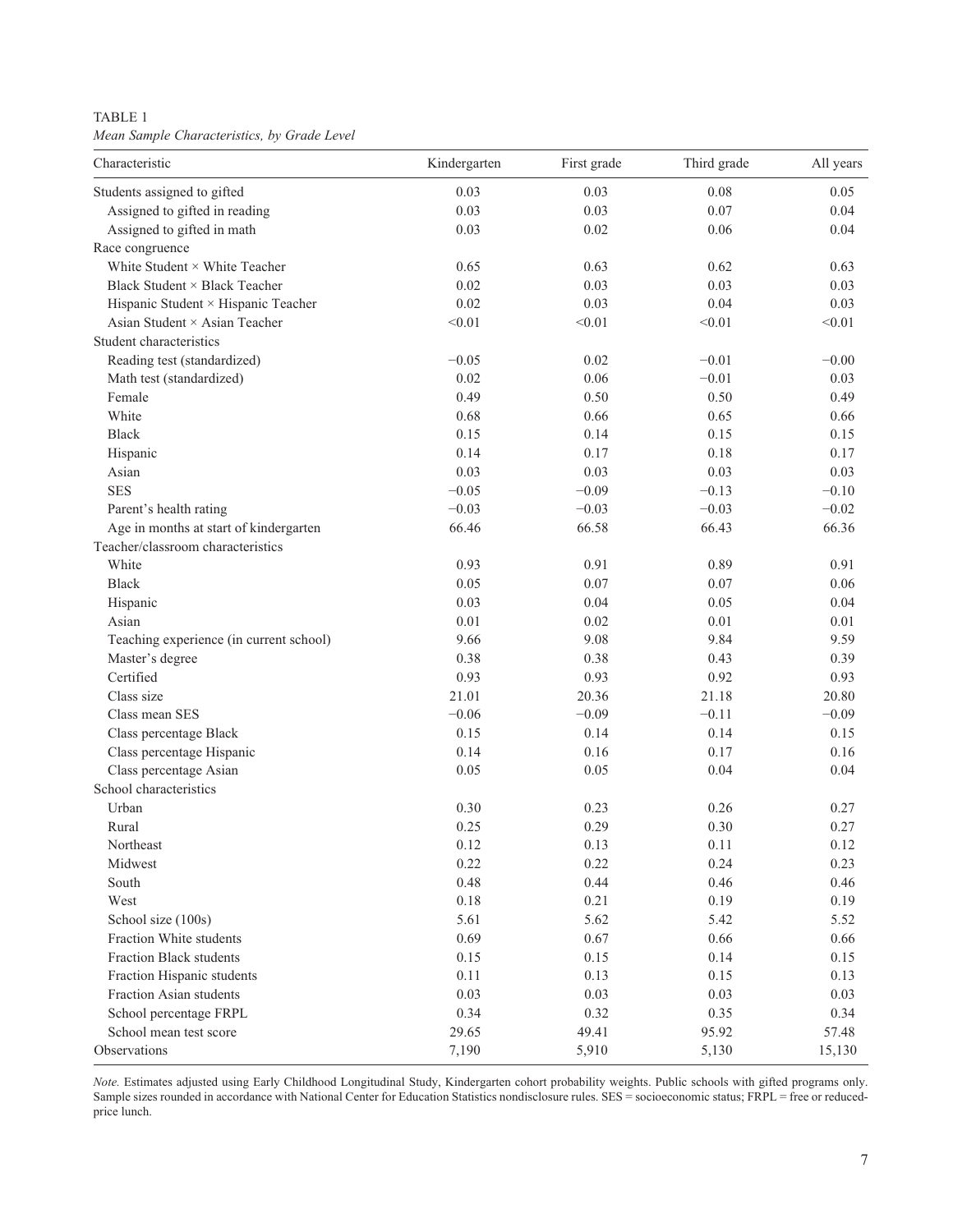

FIGURE 1. *Students assigned to gifted programs, by survey year and student race.* 

Asian students are, on average, more likely to attend larger, urban schools and schools with higher FRPL percentages. Black and Hispanic students attend schools with lower mean test scores, on average.

### *Explaining Disproportionalities in Assignment to Gifted Programs*

Next, we turn to predicting the probability of gifted assignment using student, teacher, classroom, and school characteristics. In Table 3, we document racial and ethnic disproportionalities in a logistic regression format and examine how other factors explain gifted assignment and the racial/ethnic differences we observe. Gifted assignment in this table is operationalized as the student is assigned to gifted services in either reading or math.

The first column includes only race and ethnicity variables, where White students are the base category. The results show that Asian students are more likely than White students to be assigned to gifted services, while Hispanic students are less likely, and Black students are less likely still. The odds of being assigned to a gifted program are 66% lower for Black students than for White students. For Hispanic students, the odds of assignment to gifted are 47% lower than for White students. The odds of assignment for Asian students are 44% higher than for White students.

The second column adds a control for student scores on the ECLS-K math and reading assessments, both of which, unsurprisingly, are strongly positively associated with gifted assignment. The addition of these variables drastically reduces the assignment gap between White students and Hispanic students and, to a lesser extent, Black students. In fact, the gap between White and Hispanic students all but disappears and is statistically indistinguishable from zero, suggesting that differences in assessment scores explain the entire White–Hispanic differential. Also, the White–Asian gap in column 2 is no longer statistically significant. Notably, however, even when controlling for math and reading knowledge or ability, Black students are still significantly less likely to be assigned to gifted services. Based on this model, the predicted probability of assignment for Black students is approximately half the probability for White students. The addition of controls for student sex, SES, health, and age at kindergarten entry (column 3) does little to change the results. Student SES is strongly positively associated with likelihood of assignment, but the inclusion of these additional variables closes the Black–White gap only slightly further, suggesting that factors beyond observable student background characteristics are responsible for explaining the Black–White gap in gifted assignment.

Columns 4 and 5 add further controls for teacher, classroom, and school characteristics. These additions lead to several observations. First, the gap in gifted assignment between Black students and students of other racial and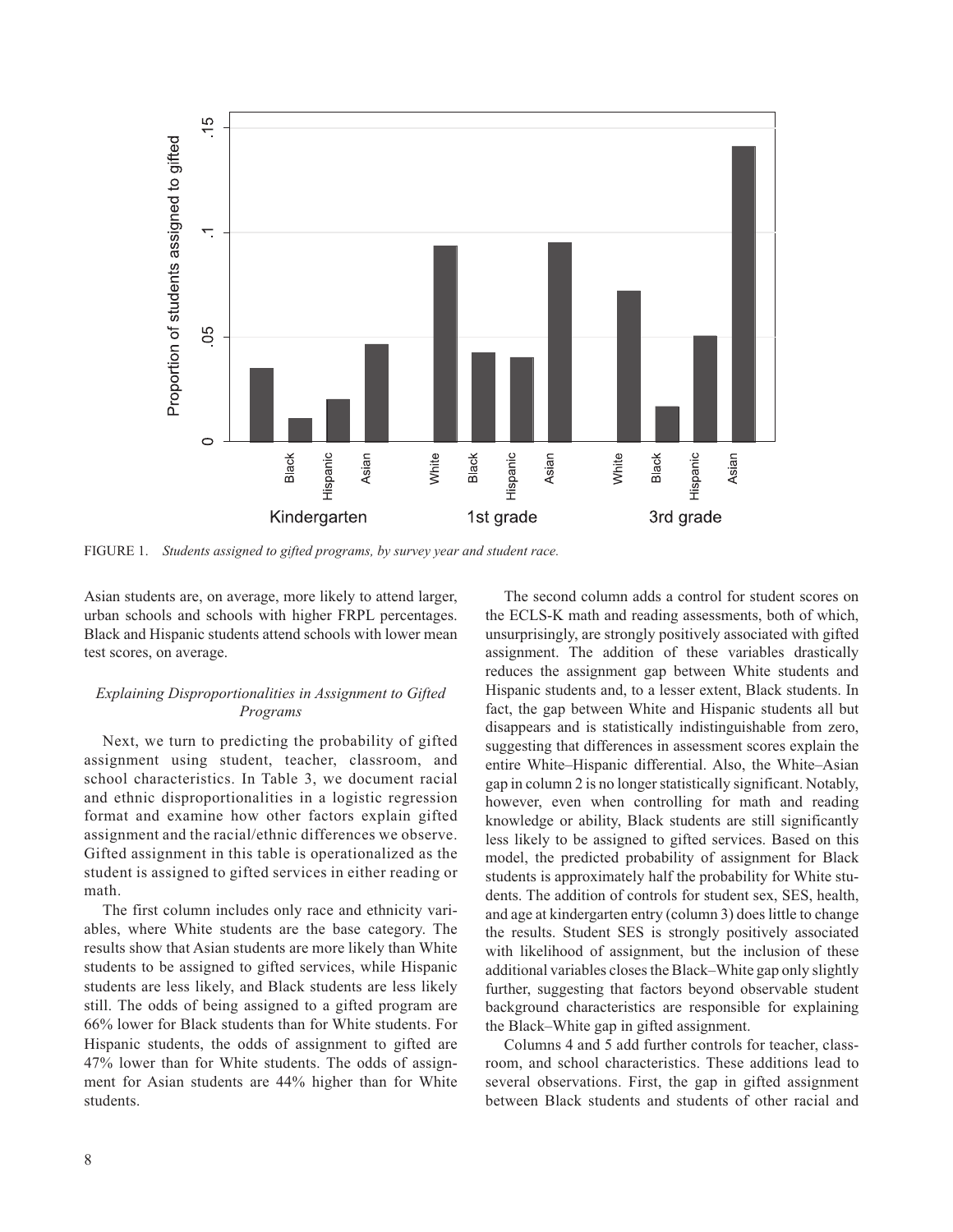TABLE 2

*Comparing Student, Teacher, Classroom, and School Characteristics by Student Race and Ethnicity*

| Characteristic                          | White | <b>Black</b> | Hispanic   | Asian     |
|-----------------------------------------|-------|--------------|------------|-----------|
| Student characteristics                 |       |              |            |           |
| Students assigned to gifted             | 0.053 | $0.022***$   | $0.035***$ | $0.062*$  |
| Students assigned to gifted in reading  | 0.050 | $0.021***$   | $0.034***$ | $0.058*$  |
| Students assigned to gifted in math     | 0.043 | $0.017***$   | $0.029***$ | 0.054     |
| Reading test (standardized)             | 0.14  | $-0.30***$   | $-0.34***$ | 0.17      |
| Math test (standardized)                | 0.21  | $-0.41***$   | $-0.30***$ | 0.12      |
| Female                                  | 0.49  | 0.47         | 0.52       | $0.54*$   |
| <b>SES</b>                              | 0.05  | $-0.42***$   | $-0.45***$ | 0.01      |
| Parent's health rating                  | 0.07  | $-0.17***$   | $-0.24***$ | $-0.11**$ |
| Age in months at start of kindergarten  | 66.64 | 66.31        | $65.75***$ | 65.42***  |
| Teacher/classroom characteristics       |       |              |            |           |
| White                                   | 0.95  | $0.76***$    | $0.89***$  | $0.85***$ |
| <b>Black</b>                            | 0.03  | $0.22***$    | $0.04***$  | 0.04      |
| Hispanic                                | 0.01  | 0.02         | $0.20***$  | $0.02**$  |
| Asian                                   | 0.01  | 0.01         | $0.03***$  | $0.09***$ |
| Teaching experience (in current school) | 10.18 | 8.53***      | 8.25***    | $8.65***$ |
| Master's degree                         | 0.41  | $0.33***$    | $0.34***$  | 0.39      |
| Certified                               | 0.94  | $0.91***$    | $0.91***$  | 0.94      |
| Class size                              | 20.76 | 20.79        | 20.90      | 21.38**   |
| Class mean SES                          | 0.03  | $-0.36***$   | $-0.36***$ | $-0.00*$  |
| Class percentage Black                  | 0.05  | $0.68***$    | $0.05**$   | 0.06      |
| Class percentage Hispanic               | 0.06  | 0.05         | $0.68***$  | $0.11***$ |
| Class percentage Asian                  | 0.03  | $0.02*$      | $0.05***$  | $0.57***$ |
| School characteristics                  |       |              |            |           |
| Urban                                   | 0.19  | $0.40***$    | $0.43***$  | $0.35***$ |
| Rural                                   | 0.35  | $0.12***$    | $0.20***$  | $0.20***$ |
| Northeast                               | 0.14  | $0.07***$    | $0.07***$  | 0.12      |
| Midwest                                 | 0.29  | $0.07***$    | $0.12***$  | $0.23***$ |
| South                                   | 0.42  | $0.81***$    | $0.33***$  | $0.25***$ |
| West                                    | 0.15  | $0.05***$    | $0.49***$  | $0.39***$ |
| School size (100s)                      | 5.31  | $5.61***$    | $6.09***$  | 5.80***   |
| Fraction White students                 | 0.80  | $0.40***$    | $0.42***$  | $0.52***$ |
| <b>Fraction Black students</b>          | 0.09  | $0.49***$    | 0.08       | $0.12**$  |
| Fraction Hispanic students              | 0.07  | 0.07         | $0.46***$  | $0.18***$ |
| Fraction Asian students                 | 0.02  | 0.02         | $0.05***$  | $0.18***$ |
| School percentage FRPL                  | 0.26  | $0.53***$    | $0.46***$  | $0.35***$ |
| School mean test score                  | 56.63 | 50.98***     | 54.9***    | 57.82**   |
| Observations                            | 9,400 | 1,840        | 2,380      | 1,060     |

*Note.* Estimates adjusted using Early Childhood Longitudinal Study, Kindergarten cohort probability weights. Public schools with gifted programs only. Statistical significance based on a *t* test comparing White students to the other groups. Sample sizes rounded in accordance with National Center for Education Statistics nondisclosure rules. SES = socioeconomic status; FRPL = free or reduced-price lunch.

\**p*< .05. \*\**p*< .01. \*\*\**p*< .001.

ethnic backgrounds remains when characteristics of schools are included. In the fully saturated model, the odds of assignment to gifted are 50% lower for Black students than for White students. If anything, accounting for Black and Hispanic students' teacher, classroom, and school characteristics makes the point estimates of the assignment

gap larger than if only student characteristics are included. In terms of predicted probabilities with all other variables at their means, White students have a predicted probability of assignment of 6.2%, whereas Black students have only a 2.8% probability, a statistically and substantively important difference. Second, most teacher and classroom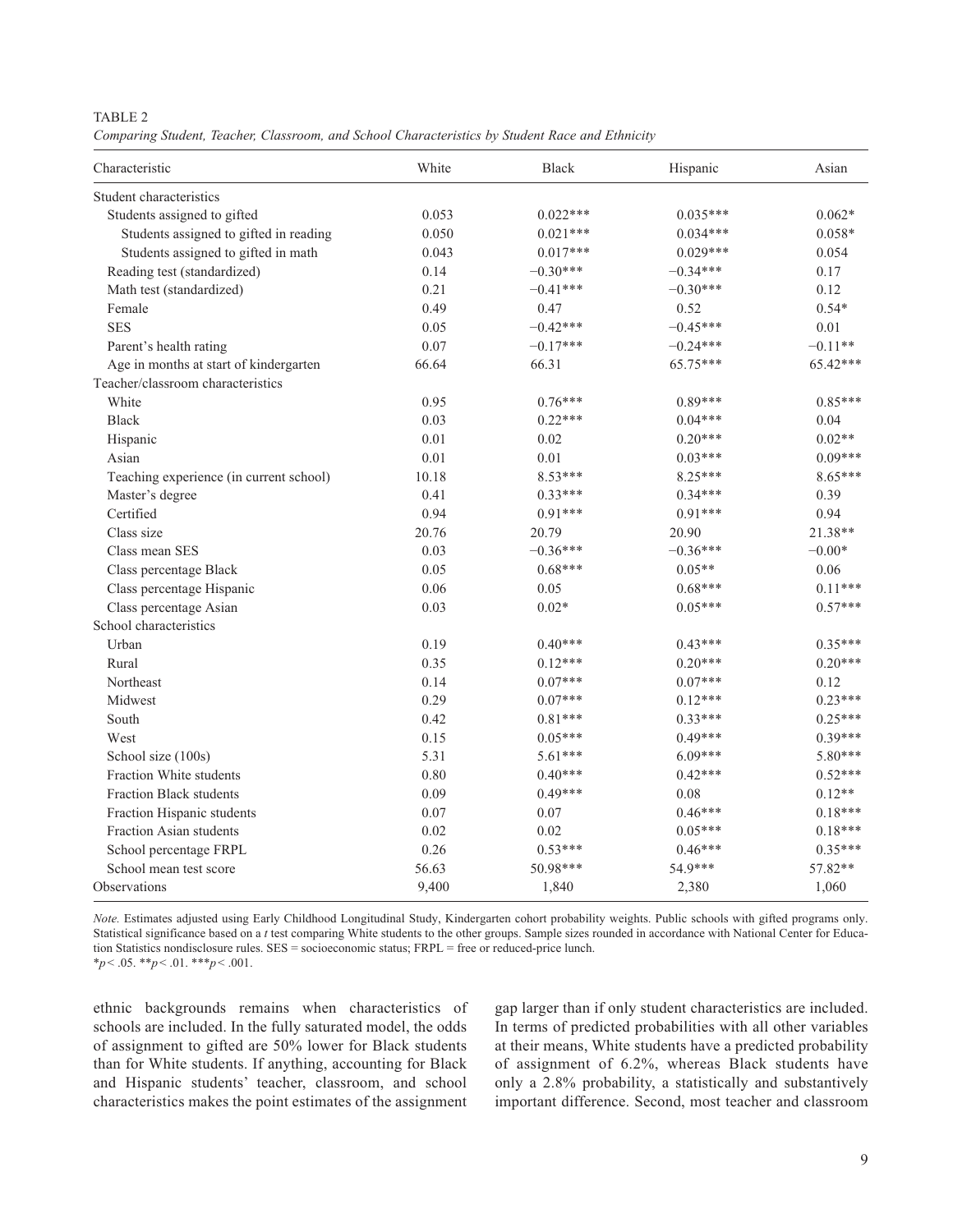characteristics are uncorrelated with the probability of a student's assignment to gifted programs, at least when student characteristics are included in the models. One exception is that students in classrooms with Black teachers are more likely to be assigned, highlighting that further examination of teacher race effects is warranted. Finally, several school characteristics are associated with assignment probability, including school racial/ethnic composition; students in schools with larger fractions of Black and Hispanic students have higher assignment probabilities, while those in schools with larger Asian populations have lower assignment probabilities.

Table 4 shows these same results, this time separating assignment to gifted programs in reading from assignment to gifted programs in math. Making this distinction generally does not change the interpretations in Table 3, though it does add some nuance. The gifted-assignment gap for Black students is large and evident in both subjects, even when accounting for the full set of control variables. We also find that Asian students are more likely than White students to be assigned to gifted services in math (but not reading) than other factors would predict. This finding is consistent with evidence of positive stereotyping of Asian students as quantitatively gifted and with evidence that Asian parents are more likely to participate in gifted identification processes, among other possible explanations (Kitano, 2011). Most other variables in the model have the same estimated association with reading assignment as with math assignment in the full models.

In summary, large disparities exist in gifted assignment by race and ethnicity in elementary schools with gifted programs, and neither math and reading assessment scores nor other background characteristics fully account for the disproportionately low assignment of Black students, in particular. Nor are the disparities explained by the kinds of schools Black students attend. There is some suggestion that the race of the teacher to which a student is assigned does predict a student's assignment probability, an issue into which we next delve further.

# **Results for Teacher–Student Race Congruence and Assignment to Gifted Programs**

Table 5 considers the question of whether assignment to an own-race teacher matters for a student's probability of assignment to gifted services, focusing specifically on Black students as the group identified as underrepresented in the preceding analyses. As in Tables 3 and 4, a variety of models with different combinations of control variables are shown, though control variables are omitted from the table for brevity (full results are shown in Appendix Table A3).<sup>14</sup> The addition in Table 5 is an indicator for whether the student is race congruent with his or her teacher and a series of interactions between race congruence and student race

and ethnicity. We show results both for assignment to either reading or math and for assignment to reading or math separately.

The takeaway from Table 5 is that, consistent with the predictions from bureaucratic representation theory, assignment to a Black teacher partially ameliorates the disparity in gifted assignment probability between Black students and students from other groups, particularly for assignment in reading. For the most saturated model for reading assignment (column 6), the odds ratios suggest that Black students with a Black teacher are significantly more likely to be assigned to gifted services than Black students without Black teachers. The predicted probability of assignment to gifted programs in reading for Black students in classrooms with Black teachers is 6.2%, compared to 2.1% for Black students with non-Black teachers, holding other variables at their means. In other words, all else equal, Black students are predicted to be assigned to gifted services 3 times more often in classrooms with Black teachers than with non-Black teachers. Significant evidence of a correlation between gifted assignment and race congruence is not found for White, Hispanic, or Asian students. When we limit to assignment in math only, we do not find evidence of a race congruence association for any student subgroup.

As one check on these results, Appendix Table A4 controls for test scores in the current year. Although we prefer the model controlling for the lagged test score because of concerns that the current test score is endogenous to assignment, making this change strengthens the case for an association between race congruence and gifted assignment for Black students.

Given the significant associations for the presence of a race-congruent teacher for Black students in Table 5, in Figure 2 we plot the predicted probabilities from this model for Black students in race-congruent and raceincongruent classrooms compared to White students with and without a same-race teacher across the score distribution (averaging math and reading) from the median to the 100th percentile. The likelihood of assignment to gifted services increases for all students as their test scores increase. White students are assigned at higher probabilities throughout the distribution, but assignment probabilities for Black students with Black teachers are similar to those of White students. In contrast, Black students with non-Black teachers are predicted to be assigned to gifted programs at consistently lower probabilities than the three other groups of students depicted.

# **Discussion and Conclusions**

As Konstantopoulos, Modi, and Hedges (2001) argue in their study of gifted students, managing gifted students' intellectual talent "is essential to maintaining high national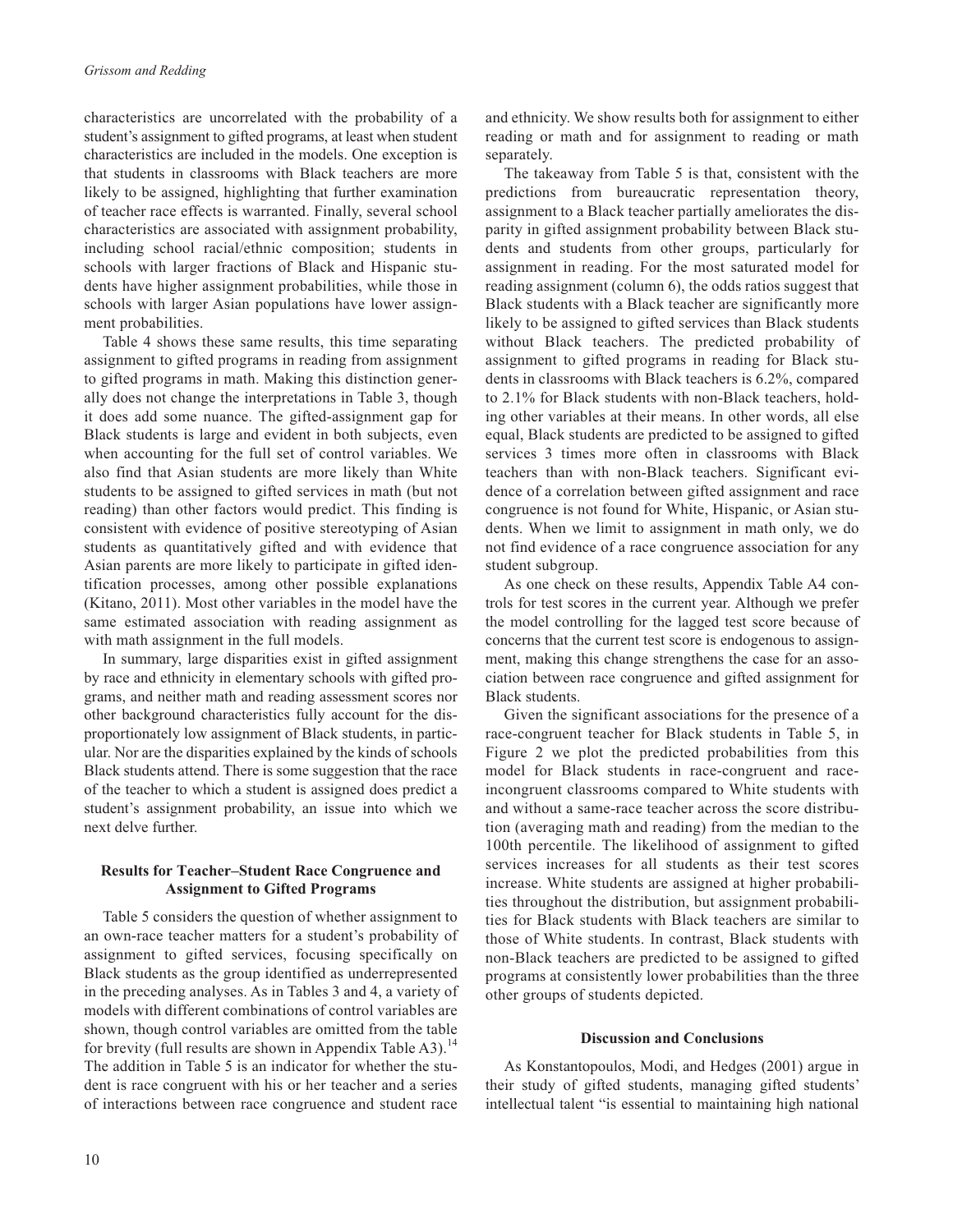TABLE 3 *Predicting Assignment to Gifted Programs*

| Characteristic                            | (1)       | (2)       | (3)       | (4)            | (5)               |
|-------------------------------------------|-----------|-----------|-----------|----------------|-------------------|
| Student characteristics                   |           |           |           |                |                   |
| <b>Black student</b>                      | $0.34**$  | $0.57**$  | $0.63*$   | $0.44**$       | $0.50**$          |
|                                           | $(-5.80)$ | $(-2.83)$ | $(-2.29)$ | $(-3.17)$      | $(-2.84)$         |
| Hispanic student                          | $0.53**$  | 0.96      | 1.07      | 0.84           | 0.89              |
|                                           | $(-4.91)$ | $(-0.27)$ | (0.44)    | $(-0.81)$      | $(-0.51)$         |
| Asian student                             | $1.44*$   | 1.25      | 1.20      | 1.11           | 1.19              |
|                                           | (2.31)    | (1.35)    | (1.05)    | (0.46)         | (0.76)            |
| Reading test score (standardized)         |           | 1.78***   | $1.72**$  | $1.73**$       | $1.75**$          |
|                                           |           | (10.14)   | (9.32)    | (9.14)         | (8.93)            |
| Math test score (standardized)            |           | $1.97***$ | $1.90**$  | $1.93**$       | $1.95**$          |
|                                           |           | (11.20)   | (10.11)   | (9.81)         | (9.73)            |
| Female student                            |           |           | 0.99      | 0.99           | 1.01              |
|                                           |           |           | $(-0.06)$ | $(-0.08)$      | (0.12)            |
| Socioeconomic status                      |           |           | $1.38**$  | $1.58**$       | $1.58**$          |
|                                           |           |           | (4.69)    | (5.03)         | (4.99)            |
| Student health                            |           |           | 0.95      | 0.98           | 0.98              |
|                                           |           |           | $(-0.91)$ | $(-0.37)$      | $(-0.42)$         |
| Age in months as of start of kindergarten |           |           | 0.99      | 0.99           | 0.99              |
|                                           |           |           | $(-0.70)$ | $(-0.60)$      | $(-0.94)$         |
| Teacher/classroom characteristics         |           |           |           |                |                   |
| <b>Black</b> teacher                      |           |           |           | $1.72**$       | $1.44\dagger$     |
|                                           |           |           |           | (2.60)         | (1.71)            |
| Hispanic teacher                          |           |           |           | 0.96           | 0.78              |
|                                           |           |           |           | $(-0.15)$      | $(-0.79)$         |
| Asian teacher                             |           |           |           | 1.20           | 1.29              |
|                                           |           |           |           | (0.53)         | (0.71)            |
| Teaching experience (in current school)   |           |           |           | 1.00           | 1.00              |
|                                           |           |           |           | (0.14)         | (0.29)            |
| Master's degree                           |           |           |           | 0.96           | 1.01              |
|                                           |           |           |           | $(-0.39)$      | (0.13)            |
| Certified                                 |           |           |           | 1.03           | 0.99              |
|                                           |           |           |           | (0.14)         | $(-0.03)$         |
| Class size                                |           |           |           | 1.01           | 1.01              |
|                                           |           |           |           | (0.40)         | (0.51)            |
|                                           |           |           |           | 0.83           | 0.91              |
| Class percentage Black students           |           |           |           | $(-1.47)$      | $(-0.61)$         |
| Class percentage Hispanic students        |           |           |           | 1.49           | $0.47\dagger$     |
|                                           |           |           |           |                |                   |
| Class percentage Asian students           |           |           |           | (1.26)<br>1.42 | $(-1.85)$<br>0.73 |
|                                           |           |           |           |                |                   |
|                                           |           |           |           | (1.14)         | $(-0.65)$         |
| School characteristics                    |           |           |           |                | 1.12              |
| Urban                                     |           |           |           |                |                   |
|                                           |           |           |           |                | (0.85)            |
| Rural                                     |           |           |           |                | 0.92              |
|                                           |           |           |           |                | $(-0.56)$         |
| Midwest                                   |           |           |           |                | $1.46*$           |
|                                           |           |           |           |                | (2.18)            |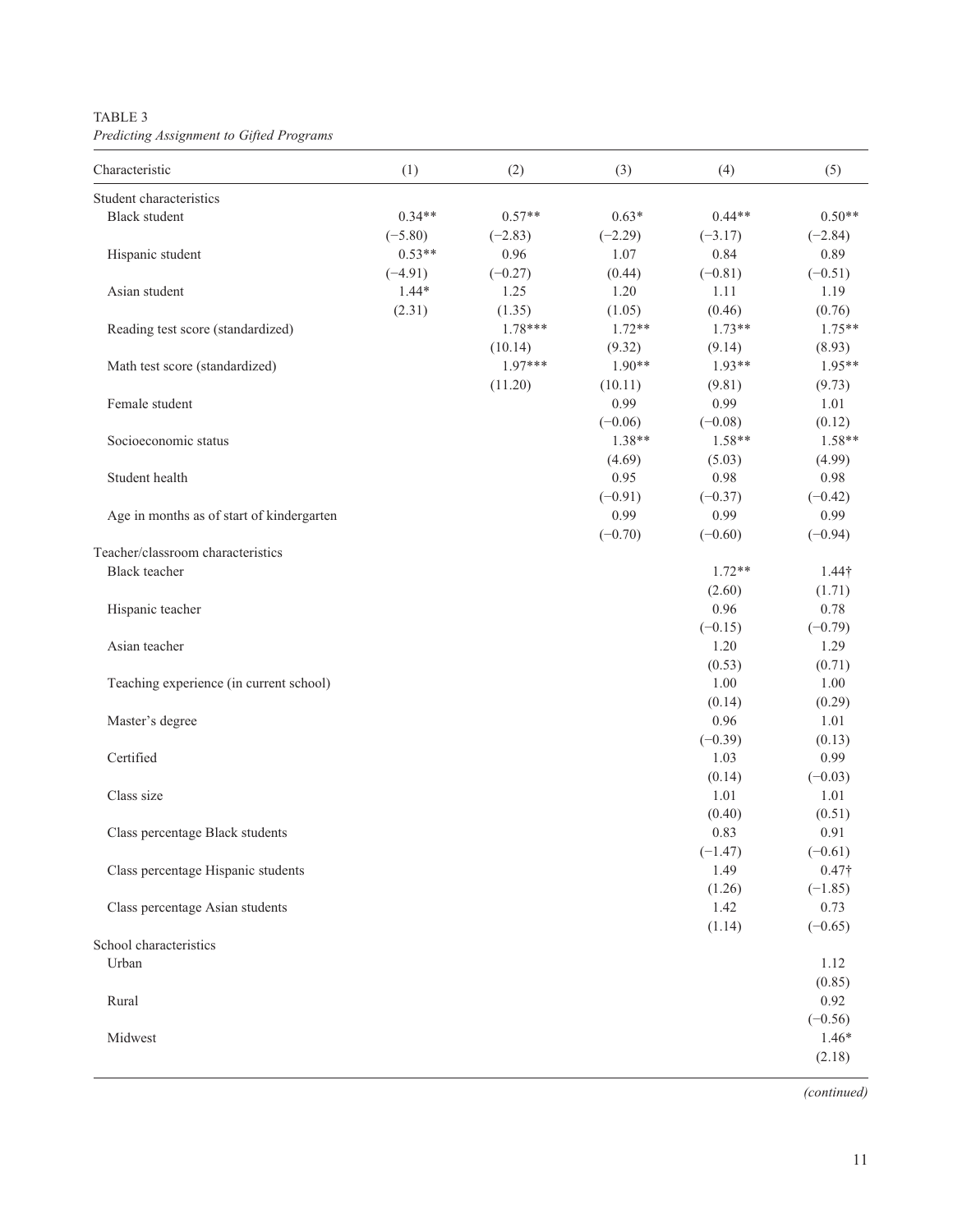TABLE 3 (CONTINUED)

| Characteristic                 | (1)    | (2)    | (3)    | (4)    | (5)           |
|--------------------------------|--------|--------|--------|--------|---------------|
| South                          |        |        |        |        | 1.17          |
|                                |        |        |        |        | (0.91)        |
| West                           |        |        |        |        | 1.13          |
|                                |        |        |        |        | (0.62)        |
| School size                    |        |        |        |        | 0.96          |
|                                |        |        |        |        | $(-1.49)$     |
| School FRPL rate               |        |        |        |        | 1.06          |
|                                |        |        |        |        | (0.16)        |
| <b>Fraction Black students</b> |        |        |        |        | 5.29**        |
|                                |        |        |        |        | (3.38)        |
| Fraction Hispanic students     |        |        |        |        | $4.09*$       |
|                                |        |        |        |        | (2.15)        |
| Fraction Asian students        |        |        |        |        | $0.21\dagger$ |
|                                |        |        |        |        | $(-1.66)$     |
| School mean test score         |        |        |        |        | 1.00          |
|                                |        |        |        |        | $(-0.02)$     |
| Observations                   | 14,280 | 14,280 | 14,280 | 14,280 | 14,280        |

*Note.* Coefficients reported as odds ratios. Estimates adjusted using Early Childhood Longitudinal Study, Kindergarten cohort probability weights. Public schools with gifted programs only. The *t* statistics, in parentheses, are based on robust standard errors clustered at the child level. FRPL = free or reducedprice lunch.

 $\bar{f}_p$ <.10.  $\ast_p$ <.05.  $\ast\ast_p$ <.01.

# TABLE 4 *Predicting Assignment to Gifted Programs, by Subject*

|                                   |           |           | Reading       |           |           | Math      |           |               |               |           |
|-----------------------------------|-----------|-----------|---------------|-----------|-----------|-----------|-----------|---------------|---------------|-----------|
| Characteristic                    | (1)       | (2)       | (3)           | (4)       | (5)       | (6)       | (7)       | (8)           | (9)           | (10)      |
| Student characteristics           |           |           |               |           |           |           |           |               |               |           |
| <b>Black student</b>              | $0.36**$  | $0.61*$   | $0.67\dagger$ | $0.39**$  | $0.45**$  | $0.36**$  | $0.62*$   | $0.66\dagger$ | $0.51*$       | $0.53*$   |
|                                   | $(-5.26)$ | $(-2.42)$ | $(-1.91)$     | $(-3.41)$ | $(-3.11)$ | $(-4.67)$ | $(-2.12)$ | $(-1.75)$     | $(-2.26)$     | $(-2.11)$ |
| Hispanic student                  | $0.54**$  | 0.98      | 1.08          | 0.84      | 0.90      | $0.46**$  | 0.93      | 1.03          | 0.67          | 0.71      |
|                                   | $(-4.47)$ | $(-0.13)$ | (0.47)        | $(-0.73)$ | $(-0.45)$ | $(-4.61)$ | $(-0.36)$ | (0.13)        | $(-1.55)$     | $(-1.25)$ |
| Asian student                     | $1.46*$   | 1.24      | 1.18          | 1.16      | 1.23      | $1.65**$  | 1.59      | $1.53*$       | $1.73\dagger$ | 1.83*     |
|                                   | (2.27)    | (1.19)    | (0.92)        | (0.61)    | (0.87)    | (2.76)    | (2.22)    | (2.04)        | (1.95)        | (2.10)    |
| Reading test score                |           | $1.81**$  | $1.74**$      | $1.76**$  | $1.78**$  |           | $1.75**$  | $1.71**$      | $1.75**$      | 1.82**    |
| (standardized)                    |           | (9.83)    | (8.94)        | (8.80)    | (8.55)    |           | (8.65)    | (8.23)        | (8.28)        | (8.67)    |
| Math test score                   |           | $1.96**$  | $1.91**$      | $1.93**$  | 1.95**    |           | $1.94**$  | $1.87**$      | 1.88**        | 1.92**    |
| (standardized)                    |           | (10.58)   | (9.66)        | (9.33)    | (9.21)    |           | (9.33)    | (8.30)        | (8.01)        | (8.33)    |
| Female student                    |           |           | 1.06          | 1.06      | 1.09      |           |           | 0.88          | 0.84          | 0.84      |
|                                   |           |           | (0.54)        | (0.52)    | (0.71)    |           |           | $(-0.96)$     | $(-1.23)$     | $(-1.24)$ |
| <b>SES</b>                        |           |           | $1.35**$      | $1.58**$  | 1.58**    |           |           | $1.31**$      | $1.59**$      | $1.58**$  |
|                                   |           |           | (4.05)        | (4.69)    | (4.66)    |           |           | (3.24)        | (4.06)        | (3.98)    |
| Student health                    |           |           | 0.95          | 0.98      | 0.98      |           |           | 0.98          | 0.99          | 1.01      |
|                                   |           |           | $(-0.78)$     | $(-0.28)$ | $(-0.28)$ |           |           | $(-0.35)$     | $(-0.12)$     | (0.15)    |
| Age in months as of               |           |           | 0.99          | 0.99      | 0.99      |           |           | 0.98          | 0.99          | 0.98      |
| start of kindergarten             |           |           | $(-0.67)$     | $(-0.46)$ | $(-0.81)$ |           |           | $(-0.85)$     | $(-0.69)$     | $(-0.84)$ |
| Teacher/classroom characteristics |           |           |               |           |           |           |           |               |               |           |
| <b>Black</b> teacher              |           |           | $1.85**$      | $1.51+$   | $1.85**$  |           |           | $2.32**$      | $1.81*$       | $2.32**$  |
|                                   |           |           | (2.89)        | (1.90)    | (2.89)    |           |           | (3.50)        | (2.40)        | (3.50)    |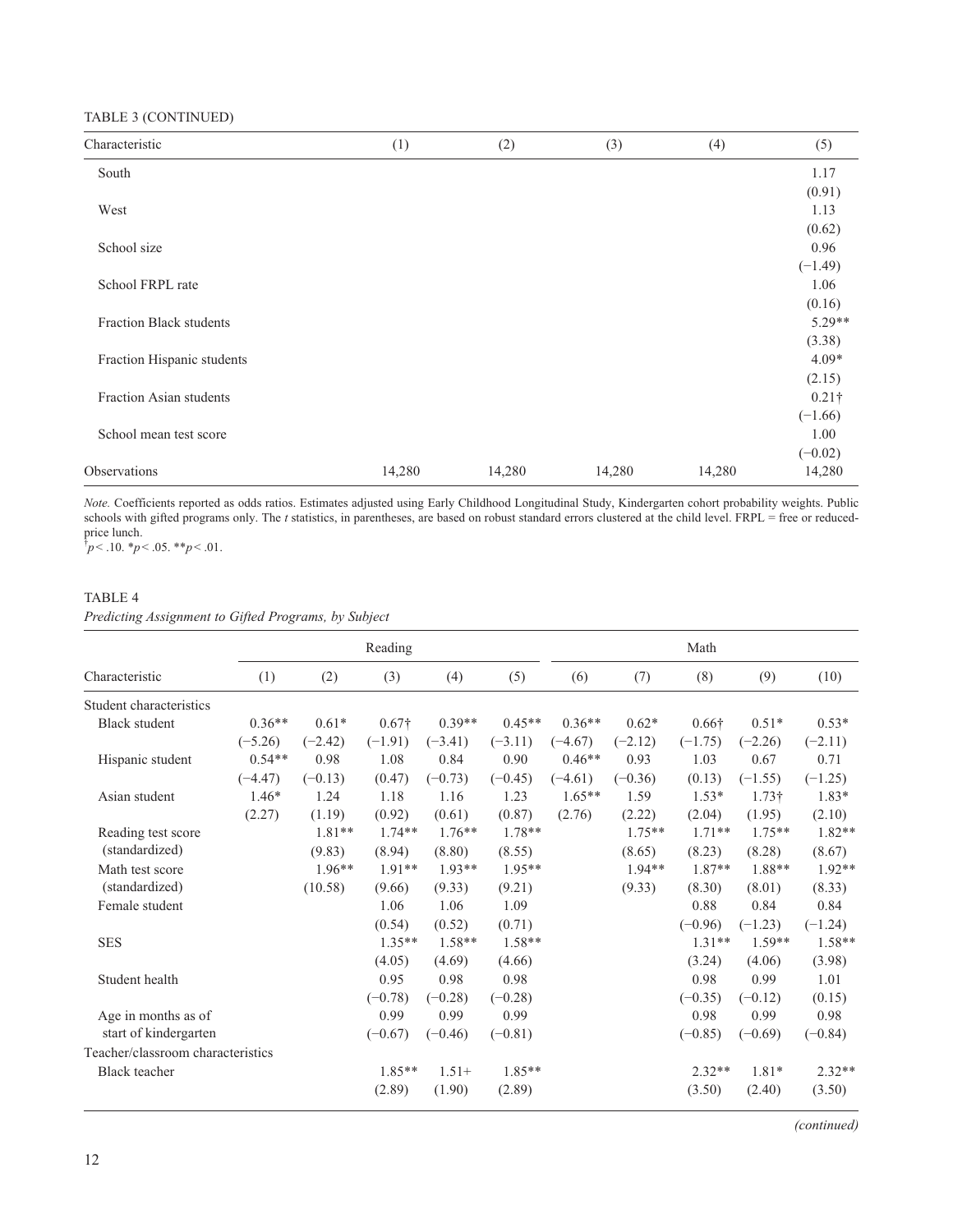# TABLE 4 (CONTINUED)

|                                |        |        | Reading   |           |           | Math   |        |               |           |               |
|--------------------------------|--------|--------|-----------|-----------|-----------|--------|--------|---------------|-----------|---------------|
| Characteristic                 | (1)    | (2)    | (3)       | (4)       | (5)       | (6)    | (7)    | (8)           | (9)       | (10)          |
| Hispanic teacher               |        |        | 1.05      | 0.82      | 1.05      |        |        | 0.70          | 0.54      | 0.70          |
|                                |        |        | (0.17)    | $(-0.60)$ | (0.17)    |        |        | $(-0.83)$     | $(-1.26)$ | $(-0.83)$     |
| Asian teacher                  |        |        | 1.26      | 1.31      | 1.26      |        |        | 0.58          | 0.60      | 0.58          |
|                                |        |        | (0.66)    | (0.72)    | (0.66)    |        |        | $(-1.09)$     | $(-0.97)$ | $(-1.09)$     |
| Teaching experience (in        |        |        | 1.00      | 1.00      | 1.00      |        |        | 0.99          | 0.99      | 0.99          |
| current school)                |        |        | (0.18)    | (0.32)    | (0.18)    |        |        | $(-0.78)$     | $(-0.70)$ | $(-0.78)$     |
| Master's degree                |        |        | 0.96      | 1.03      | 0.96      |        |        | 0.93          | 1.00      | 0.93          |
|                                |        |        | $(-0.33)$ | (0.22)    | $(-0.33)$ |        |        | $(-0.51)$     | $(-0.00)$ | $(-0.51)$     |
| Certified                      |        |        | 1.02      | 0.99      | 1.02      |        |        | 1.45          | 1.46      | 1.45          |
|                                |        |        | (0.09)    | $(-0.04)$ | (0.09)    |        |        | (1.49)        | (1.52)    | (1.49)        |
| Class size                     |        |        | 0.99      | 1.00      | 0.99      |        |        | 1.02          | 1.02      | 1.02          |
|                                |        |        | $(-0.33)$ | $(-0.17)$ | $(-0.33)$ |        |        | (0.86)        | (0.80)    | (0.86)        |
| Class mean SES                 |        |        | 0.81      | 0.92      | 0.81      |        |        | $0.73*$       | 0.91      | $0.73*$       |
|                                |        |        | $(-1.55)$ | $(-0.57)$ | $(-1.55)$ |        |        | $(-2.00)$     | $(-0.51)$ | $(-2.00)$     |
| Class percentage Black         |        |        | 1.85†     | 0.50      | 1.85†     |        |        | 1.05          | $0.24**$  | 1.05          |
| students                       |        |        | (1.86)    | $(-1.55)$ | (1.86)    |        |        | (0.12)        | $(-2.68)$ | (0.12)        |
| Class percentage               |        |        | 1.44      | 0.73      | 1.44      |        |        | $1.92\dagger$ | 0.86      | $1.92\dagger$ |
| Hispanic students              |        |        | (1.12)    | $(-0.60)$ | (1.12)    |        |        | (1.72)        | $(-0.22)$ | (1.72)        |
| Class percentage Asian         |        |        | 1.07      | 1.19      | 1.07      |        |        | 0.96          | 1.07      | 0.96          |
| students                       |        |        | (0.18)    | (0.41)    | (0.18)    |        |        | $(-0.08)$     | (0.14)    | $(-0.08)$     |
| School characteristics         |        |        |           |           |           |        |        |               |           |               |
| Urban                          |        |        |           |           | 1.09      |        |        |               |           | 0.91          |
|                                |        |        |           |           | (0.60)    |        |        |               |           | $(-0.57)$     |
| Rural                          |        |        |           |           | 0.92      |        |        |               |           | $0.80\,$      |
|                                |        |        |           |           | $(-0.52)$ |        |        |               |           | $(-1.05)$     |
| Midwest                        |        |        |           |           | 1.35      |        |        |               |           | 1.40          |
|                                |        |        |           |           | (1.57)    |        |        |               |           | (1.63)        |
| South                          |        |        |           |           | 1.22      |        |        |               |           | 1.27          |
|                                |        |        |           |           | (1.07)    |        |        |               |           | (1.19)        |
| West                           |        |        |           |           | 1.12      |        |        |               |           | 1.09          |
|                                |        |        |           |           | (0.52)    |        |        |               |           | (0.33)        |
| School size                    |        |        |           |           | $0.95+$   |        |        |               |           | 0.96          |
|                                |        |        |           |           | $(-1.94)$ |        |        |               |           | $(-1.02)$     |
| School FRPL rate               |        |        |           |           | 1.13      |        |        |               |           | 1.30          |
|                                |        |        |           |           | (0.32)    |        |        |               |           | (0.58)        |
| <b>Fraction Black students</b> |        |        |           |           | 5.98**    |        |        |               |           | $6.51**$      |
|                                |        |        |           |           | (3.32)    |        |        |               |           | (3.02)        |
| Fraction Hispanic              |        |        |           |           | $4.50*$   |        |        |               |           | 4.11          |
| students                       |        |        |           |           | (2.15)    |        |        |               |           | (1.51)        |
| <b>Fraction Asian students</b> |        |        |           |           | 0.20      |        |        |               |           | 0.25          |
|                                |        |        |           |           | $(-1.63)$ |        |        |               |           | $(-1.06)$     |
| School mean test score         |        |        |           |           | 1.00      |        |        |               |           | $0.97*$       |
|                                |        |        |           |           | (0.07)    |        |        |               |           | $(-2.48)$     |
| Observations                   | 14,230 | 14,230 | 14,230    | 14,230    | 14,230    | 12,070 | 12,070 | 12,070        | 12,070    | 12,070        |

*Note.* Coefficients reported as odds ratios. Estimates adjusted using Early Childhood Longitudinal Study, Kindergarten cohort probability weights. Public schools with gifted programs only. The *t* statistics, in parentheses, are based on robust standard errors clustered at the child level. SES = socioeconomic status; FRPL = free or reduced-price lunch.

 $\phi$ <sup>+</sup> $p$  < .10. \* $p$  < .05. \*\* $p$  < .01.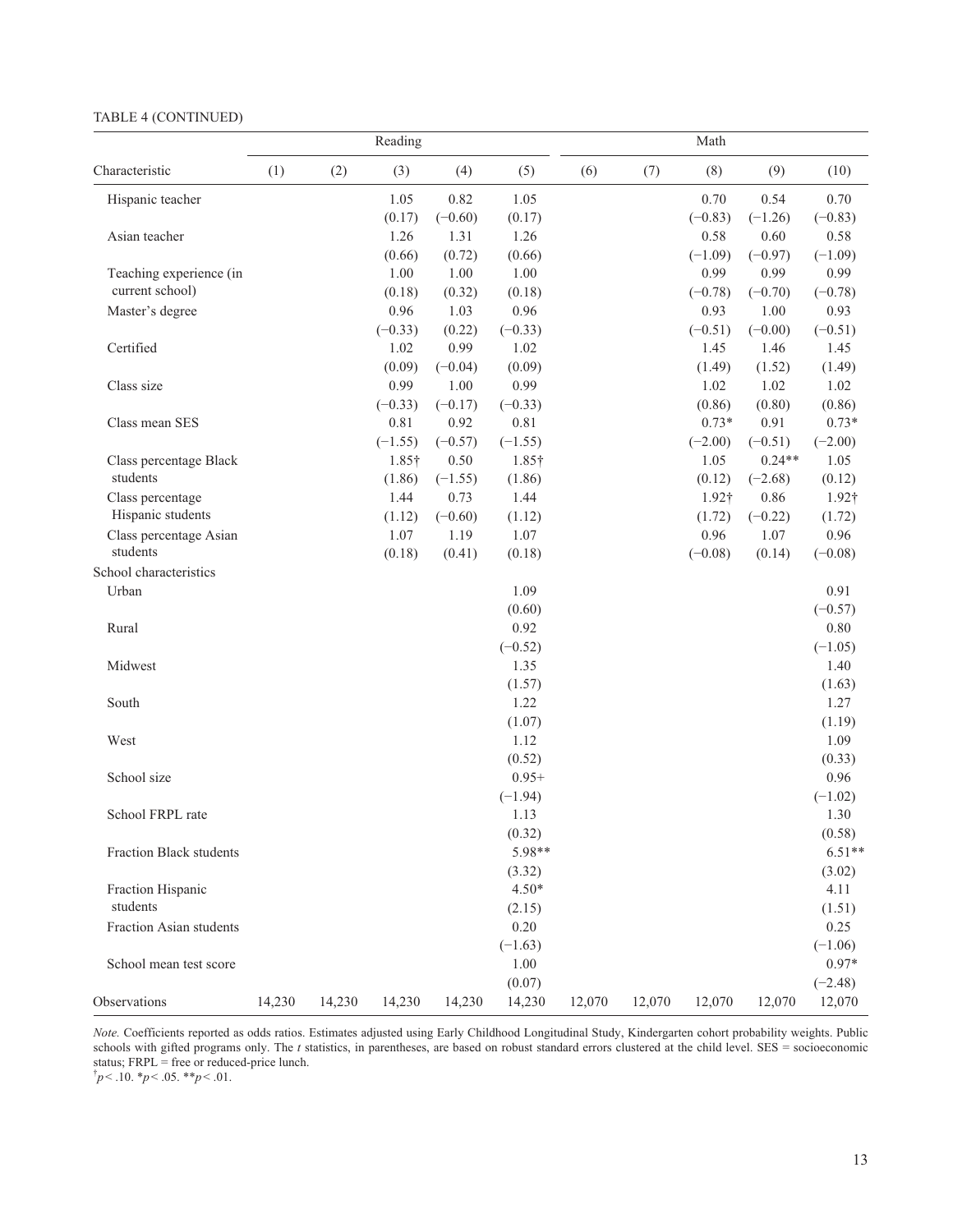| TABLE 5                                                                       |  |  |
|-------------------------------------------------------------------------------|--|--|
| Predicting Assignment to Gifted Programs With Student–Teacher Race Congruence |  |  |

|                      |                   | Reading or math assignment |                   |           | Reading assignment |                   | Math assignment |           |           |  |
|----------------------|-------------------|----------------------------|-------------------|-----------|--------------------|-------------------|-----------------|-----------|-----------|--|
| Variable             | (1)               | (2)                        | (3)               | (4)       | (5)                | (6)               | (7)             | (8)       | (9)       |  |
| <b>Black student</b> | $0.38**$          | $0.29**$                   | $0.31**$          | $0.35**$  | $0.24**$           | $0.26**$          | 0.56            | 0.47      | 0.51      |  |
|                      | $(-2.65)$         | $(-3.16)$                  | $(-3.03)$         | $(-2.70)$ | $(-3.43)$          | $(-3.24)$         | $(-1.29)$       | $(-1.59)$ | $(-1.45)$ |  |
| Hispanic student     | 0.90              | 0.74                       | 0.77              | 0.82      | 0.69               | 0.72              | 1.10            | 0.79      | 0.83      |  |
|                      | $(-0.36)$         | $(-0.87)$                  | $(-0.77)$         | $(-0.59)$ | $(-1.06)$          | $(-0.90)$         | (0.25)          | $(-0.55)$ | $(-0.41)$ |  |
| Asian student        | 1.06              | 1.02                       | 1.05              | 0.95      | 0.97               | 1.01              | 1.78            | 1.87      | 1.96      |  |
|                      | (0.16)            | (0.05)                     | (0.13)            | $(-0.16)$ | $(-0.08)$          | (0.01)            | (1.38)          | (1.37)    | (1.49)    |  |
| <b>Black</b> teacher | 1.28              | 1.19                       | 1.01              | 1.31      | 1.18               | 1.00              | $2.29*$         | $2.19*$   | 1.76      |  |
|                      | (0.82)            | (0.55)                     | (0.03)            | (0.84)    | (0.51)             | $(-0.01)$         | (2.18)          | (2.05)    | (1.48)    |  |
| Hispanic teacher     | 0.93              | 0.90                       | 0.75              | 1.07      | 1.02               | 0.83              | 0.87            | 0.82      | 0.69      |  |
|                      | $(-0.21)$         | $(-0.30)$                  | $(-0.76)$         | (0.19)    | (0.07)             | $(-0.49)$         | $(-0.29)$       | $(-0.42)$ | $(-0.70)$ |  |
| Asian teacher        | 1.10              | 1.09                       | 1.13              | 1.09      | 1.08               | 1.08              | 0.47            | 0.48      | 0.52      |  |
|                      | (0.23)            | (0.20)                     | (0.26)            | (0.19)    | (0.18)             | (0.15)            | $(-0.91)$       | $(-0.91)$ | $(-0.80)$ |  |
| Race congruence      | 0.87              | 0.88                       | 0.87              | 0.80      | 0.81               | 0.81              | 1.15            | 1.16      | 1.15      |  |
|                      | $(-0.48)$         | $(-0.44)$                  | $(-0.47)$         | $(-0.75)$ | $(-0.70)$          | $(-0.68)$         | (0.39)          | (0.40)    | (0.39)    |  |
| Black Student ×      | 3.26 <sup>†</sup> | 3.26 <sup>†</sup>          | 3.02 <sub>†</sub> | $3.90*$   | 3.88*              | 3.48 <sup>†</sup> | 1.13            | 1.19      | 1.09      |  |
| Race Congruence      | (1.79)            | (1.79)                     | (1.67)            | (1.96)    | (1.96)             | (1.79)            | (0.15)          | (0.22)    | (0.11)    |  |
| Hispanic Student ×   | 1.55              | 1.40                       | 1.33              | 1.58      | 1.42               | 1.35              | 1.43            | 1.20      | 1.08      |  |
| Race Congruence      | (0.78)            | (0.59)                     | (0.48)            | (0.80)    | (0.61)             | (0.49)            | (0.45)          | (0.23)    | (0.09)    |  |
| Asian Student ×      | 1.00              | 0.96                       | 1.27              | 1.28      | 1.25               | 1.65              | 1.42            | 1.49      | 2.13      |  |
| Race Congruence      | (0.00)            | $(-0.06)$                  | (0.32)            | (0.33)    | (0.29)             | (0.64)            | (0.31)          | (0.35)    | (0.65)    |  |
| Reading test score   | $1.71**$          | $1.72**$                   | $1.74**$          | $1.73**$  | $1.74**$           | $1.76**$          | $1.70**$        | $1.71**$  | $1.77**$  |  |
| (standardized)       | (9.26)            | (9.37)                     | (9.28)            | (8.84)    | (8.99)             | (8.86)            | (8.06)          | (8.24)    | (8.62)    |  |
| Math test score      | $1.91**$          | $1.92**$                   | $1.92**$          | $1.92**$  | $1.93**$           | $1.93**$          | 1.88**          | 1.89**    | $1.93**$  |  |
| (standardized)       | (10.17)           | (10.04)                    | (9.80)            | (9.73)    | (9.61)             | (9.34)            | (8.34)          | (8.26)    | (8.50)    |  |
| Observations         | 14,280            | 14,280                     | 14,280            | 14,230    | 14,230             | 14,230            | 12,070          | 12,070    | 12,070    |  |

*Note.* Coefficients reported as odds ratios. All models include student controls. Models 2, 5, and 8 add teacher and classroom controls; Models 3, 6, and 9 add school controls (not shown). Estimates adjusted using Early Childhood Longitudinal Study, Kindergarten cohort probability weights. Public schools with gifted programs only. The *t* statistics, in parentheses, are based on standard errors clustered at the child level.

 $\bar{p}$  < .10.  $\bar{p}$  < .05. \*\* *p* < .01.

standards of achievement in education, international competitiveness, and labor market efficiency" (p. 344). This goal of fostering academic growth among academically talented youth hinges on the proper identification of gifted students. Yet our results show that identification of gifted students depends, in part, on factors having little to do with student performance or ability that lead students to be assigned disproportionately on the basis of race and ethnicity. Taking student math and reading assessment scores into account, which school a student attends and the characteristics of the classroom to which a student is assigned, including the race of the classroom teacher, each partially explain students' gifted assignment probabilities and, to some degree, the observed gaps among students of different demographic groups.

In particular, we uncover evidence that Black students in classrooms with non-Black teachers are systematically less

likely to receive gifted services in subsequent years, particularly in reading. The lower likelihood of assignment for high-achieving Black students in classrooms with non-Black teachers diverts gifted services from the very students who may benefit the most from such programs (Card  $\&$ Giuliano, 2014). Representative bureaucracy theory suggests multiple mechanisms that might produce such a pattern. One explanation is that teachers exercise discretion in student referral, diagnosis, or selection along racial/ethnic lines in ways that contribute to patterns of disproportionality in assignment. Teachers may perceive potential giftedness differently in students from other-race groups because of differences in backgrounds or biases in their judgments or expectations (Gershenson, Holt, & Papageorge, 2015; Grissom et al., 2015). Alternatively, students may perform or behave differently in the presence of an own-race teacher in ways that make giftedness easier to identify, or students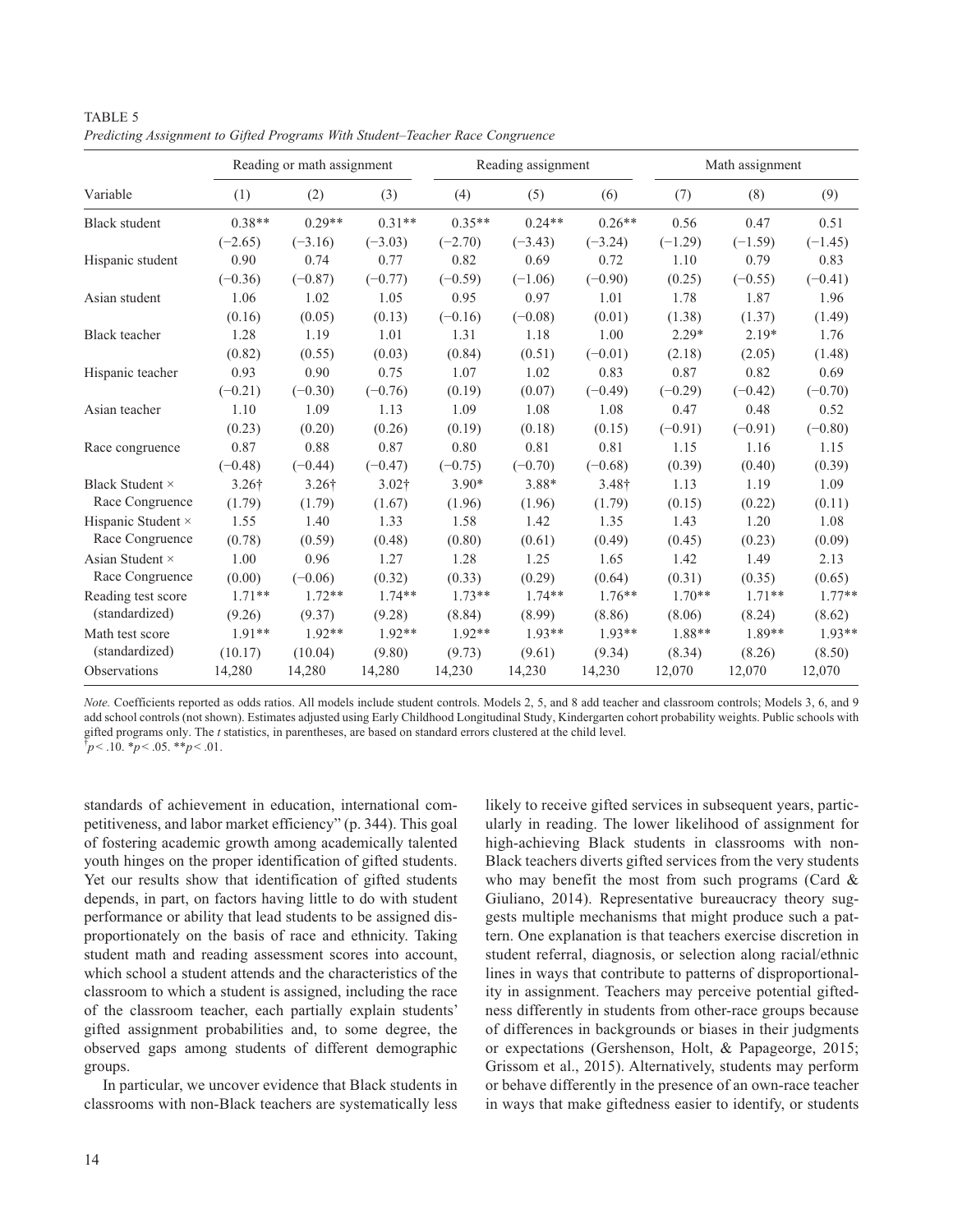

FIGURE 2. Predicted assignment to gifted services for Black and White students.

or parents may engage differently in the gifted assignment process itself in the presence of own-race teachers (Grissom et al., 2015; Lim, 2006). For example, Black parents may feel more comfortable reaching out to a Black teacher to suggest that a child be tested or may be more responsive when that teacher reaches out to encourage the family to sign the child up for gifted services. An important task for future research is to explore these mechanisms. Nevertheless, this finding that Black students—even with the same assessment scores in schools with similar characteristics—are less likely to be assigned to gifted services, at least in reading, when taught by a non-Black teacher raises serious concerns in the context of an educational system in which approximately 80% of Black elementary school students are taught by other-race teachers.

That Black students are overwhelmingly taught by non-Black teachers reflects a lack of diversity in the teacher workforce. Although 43% of the public school student population are students of color, non-White teachers make up only about 17% of the teaching workforce (Bireda & Chait, 2011; Grissom et al., 2015), and this discrepancy may be growing as the schools become more diverse (Boser, 2014). Scholars have cited numerous justifications for policies aimed at diversifying teaching demographically, including role-modeling benefits for students of color, greater likelihood of culturally relevant instruction, and lower teacher churn in schools with large concentrations of disadvantaged teachers (Bireda & Chait, 2011; Boser, 2014; Ingersoll & May, 2011; Quiocho & Rios, 2000; Villegas & Irvine, 2010). The evidence presented here adds to this list, suggesting that greater teacher diversity may help ameliorate racial gaps in student assignment to gifted programs. Given these results, future work might investigate whether these patterns may also hold for other student outcomes with similar gaps, including discipline or referral to special education services.

Of course, if teacher discretion is indeed the primary mechanism underlying the race congruence result, policymakers and education leaders need not wait for greater teacher workforce diversity to address the issue we highlight. In special education, as a result of three decades of legal challenges, districts have made strides in minimizing the inequitable exercise of discretion through the adoption of less biased identification and placement systems, including enhanced training for teachers on identification and the use of norm-referenced instruments (Zhang & Katsiyannis, 2002). Evidence suggests that such processes help equalize the representation of Black students in special education in elementary school (Hibel et al., 2010; Morgan, Farkas, Hillemeier, & Maczuga, 2012). Similar steps could be taken to formalize the processes for gifted identification to form what Joseph and Ford (2006) refer to as "nondiscriminatory assessment." They describe a process that draws upon a variety of sources of student data and ensures that, rather than a single individual making assignment decisions, assignment teams using culturally sensitive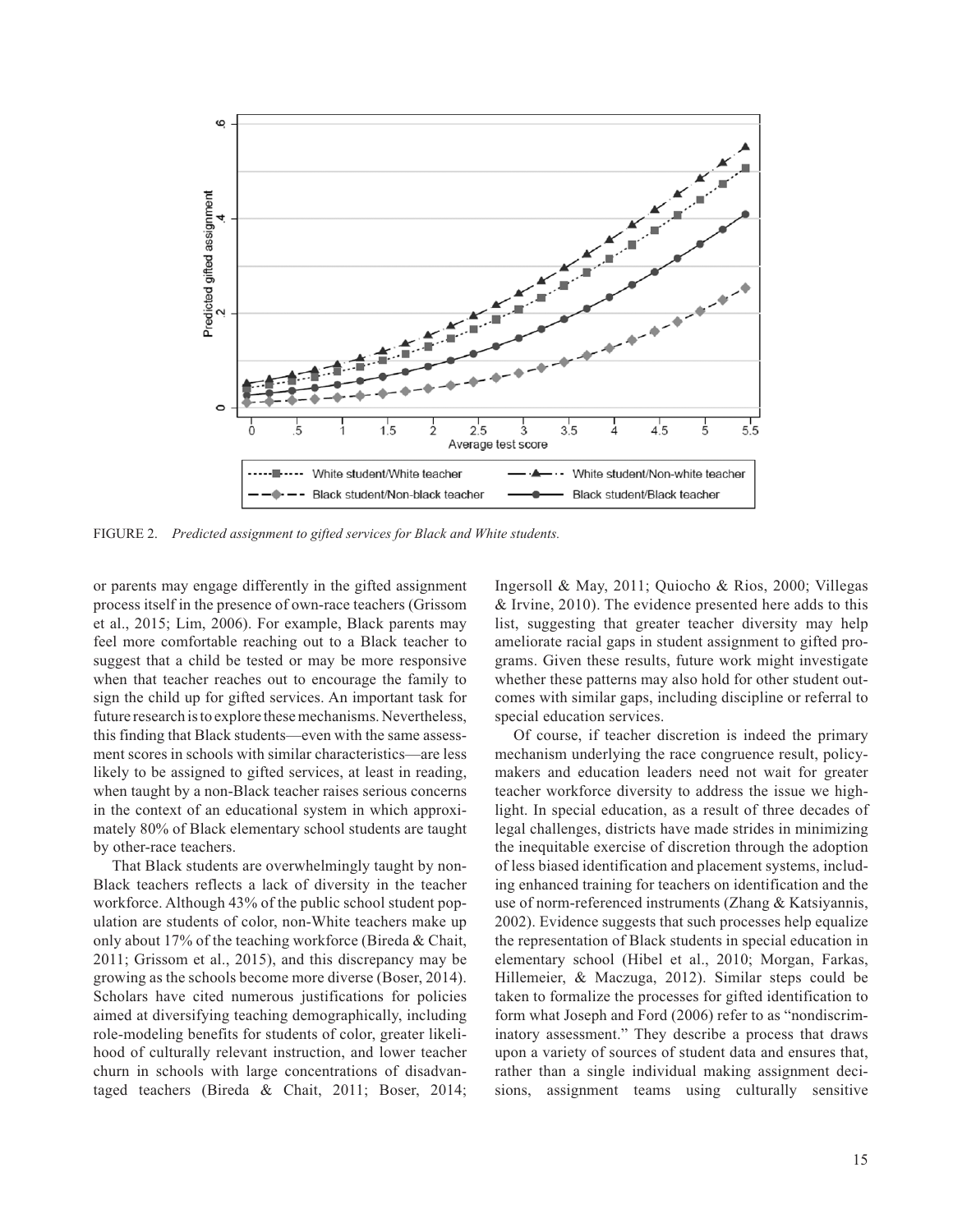assessments are engaged in evaluation. School systems might also move toward universal gifted screening procedures to reduce the role of teacher discretion in placement processes. In fact, universal screening may help address other potential sources of disproportionalities associated with differences in referral rates, such as parental advocacy. Evidence suggests that shifting to universal screening procedures indeed increases identification rates for non-White students (Card & Giuliano, 2015).

Teacher preparation and professional development may be particularly important avenues for reducing racial disparities at the teacher referral stage. Research has documented that White preservice teachers often bring a dearth of cross-cultural experience and knowledge with which to negotiate how to teach students of color (Cochran-Smith, 2000; Ladson-Billings, 1999; Sleeter, 2001), particularly for Black students (Ladson-Billings, 2000). Addressing the need to train culturally responsive teachers, one approach has been to focus on specific strategies that inform how implicit biases may affect decision making and behavior. Research from a number of domains, including the legal profession, health care, law enforcement, and professional sports, suggests that explicit training to increase awareness of prejudice or stereotypes may reduce the unintentional racial bias from decisions made when the level of discretion over outcomes is high (e.g., Burgess, van Ryn, Dovidio, & Saha, 2007; Correll et al., 2007; Greenwald, Oakes, & Hoffman, 2003; Kang et al., 2012; Plant & Peruche, 2005; Pope, Price, & Wolfers, 2013). Studies in K–12 and higher education similarly indicate that training around diversity can reduce racial bias in participants' perceptions (Denson, 2009; Engberg, 2004). In the context of gifted education, training for teachers could emphasize strategies aimed at identifying giftedness among racially or ethnically diverse students and identification approaches that are not cultureblind (Ford, Moore, & Scott, 2011).

We emphasize, however, that teacher–student race congruence only partially explains the apparent underassignment of Black students to gifted programs that remains even after student test scores; other background characteristics, such as SES; and classroom and school characteristics are taken into account. Unlike the underrepresentation of Hispanic students relative to White students, which is largely explained by differences in reading and math achievement scores, the Black–White gap in gifted assignment cannot be fully explained by the relatively large number of control variables included in our models. The persistence of this gap points to a need for additional research into the structural, social, and cultural contributors to differences in assignment even for high-achieving Black students. The finding that Asian students are overrepresented in gifted programs relative to other students, particularly in math, even after including extensive control variables in the models, also highlights an avenue for additional explanatory research.

Our study faces a number of limitations. First, we lack data on teachers' actual identification, referral, and diagnosis behaviors and instead approximate this complex process with information on whether the student moves from not receiving gifted services to receiving them in consecutive survey periods. This approximation is more problematic in some years because the ECLS-K did not collect data in second and fourth grades. Second, data limitations prevent us from more fully accounting for unobserved characteristics that might bias our results. For example, it could be that motivated parents both push for their children to be assigned to same-race teachers and advocate for them to be tested for gifted classification. If so, we risk attributing the impact of parental involvement to the presence of a racecongruent teacher. We attempt to account for a number of student, teacher, and school characteristics to avoid these sources of bias, but larger data sets of the type maintained for state administrative purposes could permit other modeling strategies, such as the inclusion of student or teacher fixed effects, that would provide more convincing estimates. An additional data limitation is that the ECLS-K data contain no measures of student aptitude. We include math and reading achievement scores in our models, but if schools aim to target gifted services at high-aptitude students, regardless of past achievement, these scores may not be sufficient. Rather than interpreting our results as definitive evidence that teacher discretion contributes to disproportionalities in student gifted assignment, we interpret them as suggesting new avenues for further research to better understand a complex set of social and educational processes.

Future studies could take advantage of administrative data sets that permit a more precise modeling of the gifted assignment process. In particular, studies that use more robust district or state administrative data could utilize variation in referral, identification, and evaluation mechanisms across schools and differences in students' decisions to take advantage of gifted services following nomination, which may also differ by student characteristics, to isolate which stages contribute to the underrepresentation of students of color. Qualitative exploration of the practices that schools and their teachers engage in during assignment or how parents interface with schools could elucidate other factors that influence student placement in gifted programs. Future work could also be extended to retention in gifted programs. As gifted programs themselves do not always embrace the diverse cultures of their students (Ford, 1998; Ford et al., 2008), research could address the connection between retention and underrepresentation, and the roles of diverse teachers in student retention.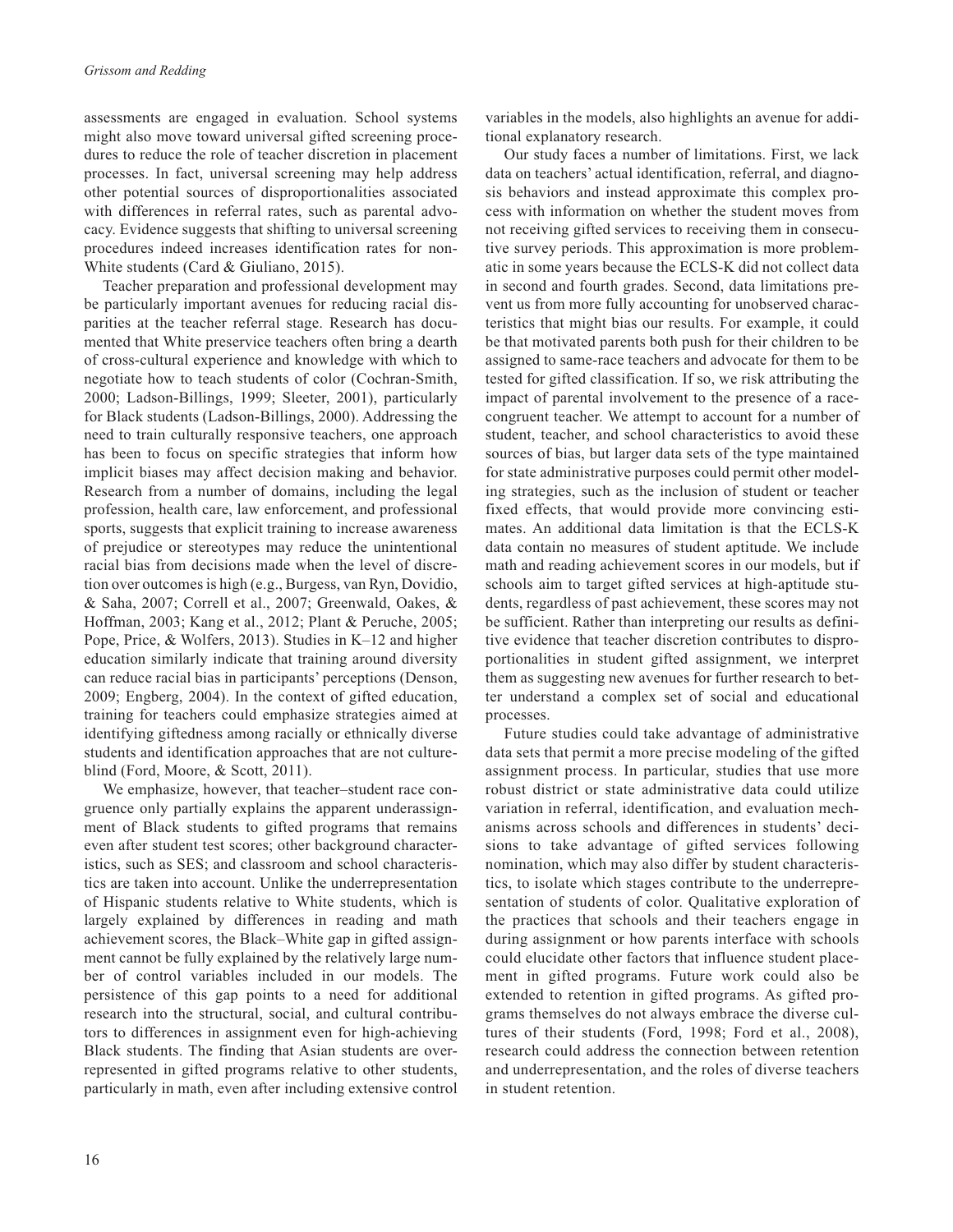# **Appendix**

# TABLE A1 *Correlation Matrix for Control Variables*

|                                                  | $\mathbf{1}$ | 2                  | 3    | 4    | 5                                          | 6    | 7                        | 8            | 9                              | 10   | 11   | 12                       | 13                 | 14 | 15 |
|--------------------------------------------------|--------------|--------------------|------|------|--------------------------------------------|------|--------------------------|--------------|--------------------------------|------|------|--------------------------|--------------------|----|----|
| 1. Gifted assignment                             |              |                    |      |      |                                            |      |                          |              |                                |      |      |                          |                    |    |    |
| 2. Black child                                   | $-0.06$      | $\qquad \qquad$    |      |      |                                            |      |                          |              |                                |      |      |                          |                    |    |    |
| 3. Hispanic child                                |              | $-0.05 -0.20$      |      |      |                                            |      |                          |              |                                |      |      |                          |                    |    |    |
| 4. Asian child                                   |              | $0.05 -0.11 -0.15$ |      |      |                                            |      |                          |              |                                |      |      |                          |                    |    |    |
| 5. Test score<br>(standardized)                  |              | $0.26 -0.08 -0.07$ |      | 0.06 |                                            |      |                          |              |                                |      |      |                          |                    |    |    |
| 6. SES                                           |              | $0.18 -0.16 -0.29$ |      | 0.03 | 0.13                                       |      |                          |              |                                |      |      |                          |                    |    |    |
| 7. School percentage $-0.06$<br>FRPL             |              | 0.26               | 0.30 | 0.01 | $-0.08$ $-0.47$                            |      |                          |              |                                |      |      |                          |                    |    |    |
| 8. Fraction Black<br>students                    | $-0.01$      |                    |      |      | $0.64 -0.12 -0.04 -0.07 -0.17$             |      | 0.38                     |              |                                |      |      |                          |                    |    |    |
| 9. Fraction Hispanic $-0.02$ $-0.14$<br>students |              |                    |      |      | $0.68$ $0.02$ $-0.06$ $-0.28$              |      |                          | $0.40 -0.16$ |                                |      |      |                          |                    |    |    |
| 10. Fraction Asian<br>students                   |              | $0.02 -0.08$       | 0.04 | 0.48 | 0.07                                       | 0.03 |                          | $0.02 -0.07$ | 0.07                           |      |      |                          |                    |    |    |
| 11. School mean test<br>score                    |              | $0.16 -0.06 -0.05$ |      | 0.05 | 0.94                                       |      | $0.06 -0.08 -0.08 -0.06$ |              |                                | 0.07 |      |                          |                    |    |    |
| 12. Class mean SES                               |              | $0.13 -0.17 -0.32$ |      | 0.05 | 0.12                                       |      | $0.75 -0.59 -0.22 -0.37$ |              |                                | 0.04 | 0.09 |                          |                    |    |    |
| 13. Class percentage<br><b>Black</b>             | $-0.04$      |                    |      |      | $0.79 -0.17 -0.09 -0.07 -0.16$ 0.31        |      |                          |              | $0.81 -0.16 -0.10 -0.07 -0.22$ |      |      |                          |                    |    |    |
| 14. Class percentage<br>Hispanic                 |              | $-0.04$ $-0.17$    |      |      | $0.83 -0.08 -0.07 -0.29$ 0.34 $-0.14$ 0.82 |      |                          |              |                                |      |      | $0.05 -0.06 -0.38 -0.21$ |                    |    |    |
| 15. Class percentage<br>Asian                    |              | $0.05 -0.10 -0.08$ |      | 0.74 | 0.06                                       | 0.05 |                          | $0.02 -0.05$ | 0.04                           | 0.63 | 0.06 |                          | $0.07 -0.12 -0.09$ |    |    |

*Note*. SES = socioeconomic status; FRPL = free or reduced-price lunch.

# TABLE A2

*Modeling Student Assignment to Gifted Services Using Current Year's Math and Reading Achievement Test Scores*

|                         |           |           | Reading   |           |           | Math      |           |           |               |           |
|-------------------------|-----------|-----------|-----------|-----------|-----------|-----------|-----------|-----------|---------------|-----------|
| Characteristic          | (1)       | (2)       | (3)       | (4)       | (5)       | (6)       | (7)       | (8)       | (9)           | (10)      |
| Student characteristics |           |           |           |           |           |           |           |           |               |           |
| Black student           | $0.36**$  | 0.74      | 0.79      | $0.48**$  | $0.53*$   | $0.36**$  | 0.77      | 0.80      | $0.57\dagger$ | 0.63      |
|                         | $(-5.26)$ | $(-1.52)$ | $(-1.13)$ | $(-2.76)$ | $(-2.50)$ | $(-4.67)$ | $(-1.19)$ | $(-0.95)$ | $(-1.87)$     | $(-1.61)$ |
| Hispanic student        | $0.54**$  | 1.10      | 1.19      | 0.82      | 0.88      | $0.46**$  | 0.99      | 1.07      | 0.67          | 0.71      |
|                         | $(-4.47)$ | (0.60)    | (1.13)    | $(-0.85)$ | $(-0.56)$ | $(-4.61)$ | $(-0.07)$ | (0.33)    | $(-1.54)$     | $(-1.26)$ |
| Asian student           | $1.46*$   | $1.53*$   | 1.49†     | 1.31      | 1.40      | $1.65***$ | $1.80**$  | $1.75**$  | 1.87*         | 1.98*     |
|                         | (2.27)    | (2.12)    | (1.93)    | (1.23)    | (1.56)    | (2.76)    | (2.90)    | (2.74)    | (2.30)        | (2.50)    |
| Reading test score      |           | $2.51**$  | $2.41**$  | $2.42**$  | 2.58**    |           | $2.33**$  | $2.28**$  | $2.29**$      | $2.54**$  |
| (standardized)          |           | (13.78)   | (12.73)   | (12.67)   | (13.48)   |           | (10.53)   | (10.30)   | (10.07)       | (10.98)   |
| Math test score         |           | $2.31**$  | $2.25**$  | $2.27**$  | $2.39**$  |           | $2.45**$  | $2.35**$  | $2.39**$      | $2.55**$  |
| (standardized)          |           | (10.11)   | (9.55)    | (9.52)    | (10.21)   |           | (8.44)    | (7.93)    | (7.96)        | (9.07)    |
| Female student          |           |           | 1.08      | 1.09      | 1.08      |           |           | 0.91      | 0.90          | 0.88      |
|                         |           |           | (0.72)    | (0.77)    | (0.67)    |           |           | $(-0.70)$ | $(-0.80)$     | $(-1.00)$ |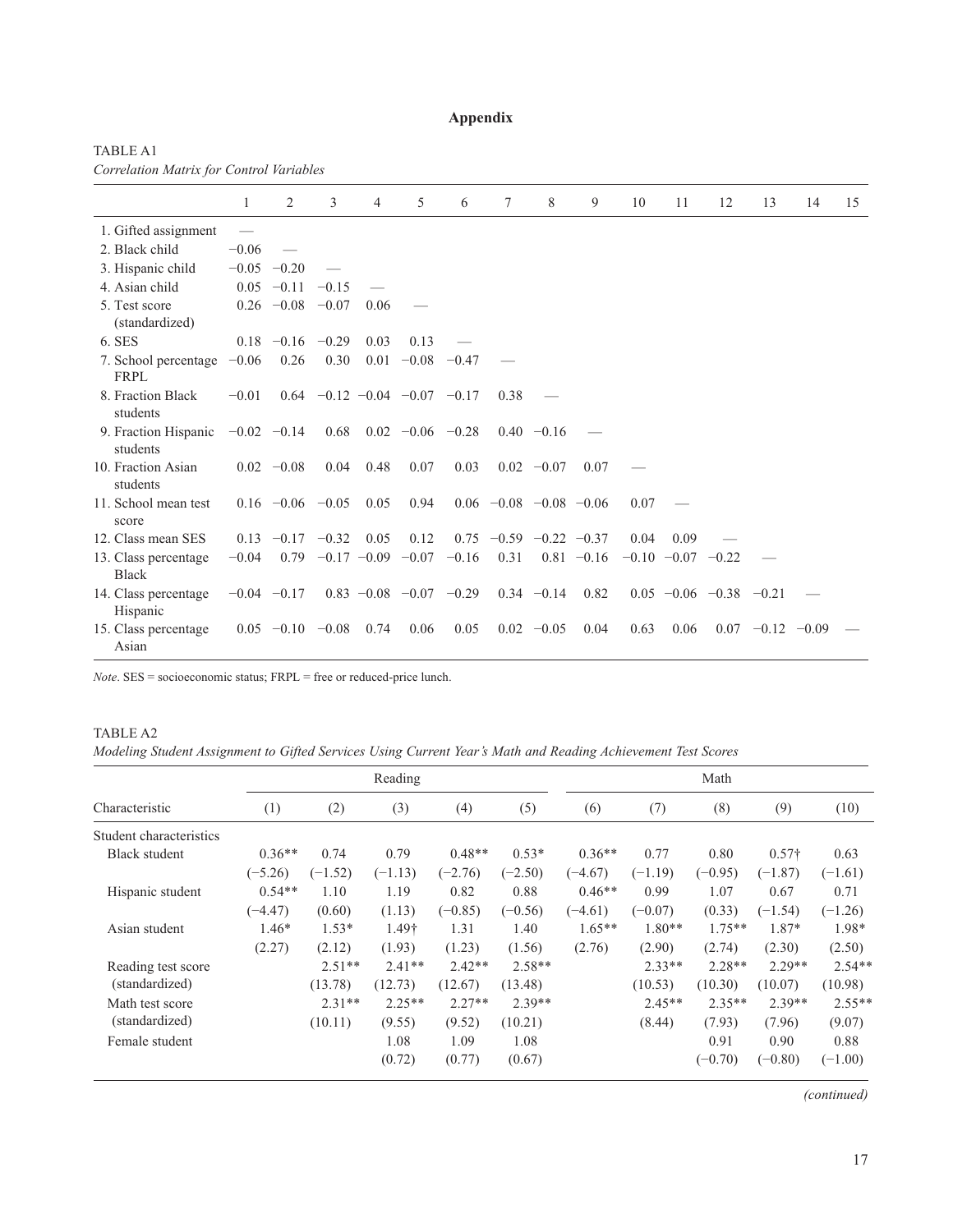# TABLE A2 (CONTINUED)

|                                   |     |     | Reading   |               |           | Math |     |           |           |               |
|-----------------------------------|-----|-----|-----------|---------------|-----------|------|-----|-----------|-----------|---------------|
| Characteristic                    | (1) | (2) | (3)       | (4)           | (5)       | (6)  | (7) | (8)       | (9)       | (10)          |
| <b>SES</b>                        |     |     | $1.27**$  | $1.48**$      | $1.45**$  |      |     | $1.25**$  | $1.47**$  | $1.41**$      |
|                                   |     |     | (3.25)    | (4.35)        | (4.06)    |      |     | (2.68)    | (3.53)    | (3.15)        |
| Student health                    |     |     | 0.97      | 0.98          | 1.00      |      |     | 0.97      | 0.98      | 1.00          |
|                                   |     |     | $(-0.55)$ | $(-0.38)$     | $(-0.04)$ |      |     | $(-0.51)$ | $(-0.38)$ | $(-0.02)$     |
| Age in months as of               |     |     | 1.00      | 1.00          | 1.00      |      |     | 0.99      | 0.99      | 0.99          |
| start of kindergarten             |     |     | (0.02)    | (0.02)        | $(-0.30)$ |      |     | $(-0.48)$ | $(-0.55)$ | $(-0.81)$     |
| Teacher/classroom characteristics |     |     |           |               |           |      |     |           |           |               |
| <b>Black</b> teacher              |     |     |           | 1.80**        | 1.50†     |      |     |           | $2.22**$  | 1.82*         |
|                                   |     |     |           | (2.78)        | (1.82)    |      |     |           | (3.41)    | (2.44)        |
| Hispanic teacher                  |     |     |           | 1.17          | 0.98      |      |     |           | 1.01      | 0.81          |
|                                   |     |     |           | (0.62)        | $(-0.09)$ |      |     |           | (0.04)    | $(-0.60)$     |
| Asian teacher                     |     |     |           | 1.04          | 1.21      |      |     |           | 0.52      | 0.66          |
|                                   |     |     |           | (0.10)        | (0.48)    |      |     |           | $(-1.20)$ | $(-0.72)$     |
| Teaching experience               |     |     |           | 1.00          | 1.00      |      |     |           | 0.99      | 0.99          |
| (in current school)               |     |     |           | (0.44)        | (0.32)    |      |     |           | $(-0.77)$ | $(-1.01)$     |
| Master's degree                   |     |     |           | 1.00          | 1.06      |      |     |           | 1.01      | 1.06          |
|                                   |     |     |           | (0.03)        | (0.50)    |      |     |           | (0.07)    | (0.43)        |
| Certified                         |     |     |           | 0.98          | 1.00      |      |     |           | 1.42      | 1.47†         |
|                                   |     |     |           | $(-0.09)$     | $(-0.01)$ |      |     |           | (1.51)    | (1.65)        |
| Class size                        |     |     |           | 1.00          | 1.01      |      |     |           | 1.02      | 1.02          |
|                                   |     |     |           | $(-0.03)$     | (0.25)    |      |     |           | (0.62)    | (0.75)        |
| Class mean SES                    |     |     |           | $0.77*$       | 1.00      |      |     |           | $0.74*$   | 1.07          |
|                                   |     |     |           | $(-2.03)$     | (0.01)    |      |     |           | $(-2.02)$ | (0.41)        |
| Class percentage                  |     |     |           | $1.77\dagger$ | 0.64      |      |     |           | 1.26      | $0.39\dagger$ |
| <b>Black students</b>             |     |     |           | (1.81)        | $(-1.03)$ |      |     |           | (0.64)    | $(-1.90)$     |
| Class percentage                  |     |     |           | $1.72\dagger$ | 1.05      |      |     |           | $2.12*$   | 1.22          |
| Hispanic students                 |     |     |           | (1.70)        | (0.10)    |      |     |           | (2.06)    | (0.31)        |
| Class percentage                  |     |     |           | 1.20          | 1.55      |      |     |           | 0.85      | 1.27          |
| Asian students                    |     |     |           | (0.49)        | (0.94)    |      |     |           | $(-0.37)$ | (0.45)        |
| School characteristics            |     |     |           |               |           |      |     |           |           |               |
| Urban                             |     |     |           |               | 1.20      |      |     |           |           | 1.05          |
|                                   |     |     |           |               | (1.38)    |      |     |           |           | (0.32)        |
| Rural                             |     |     |           |               | 0.87      |      |     |           |           | 0.82          |
|                                   |     |     |           |               | $(-0.84)$ |      |     |           |           | $(-0.99)$     |
| Midwest                           |     |     |           |               | 1.30      |      |     |           |           | 1.32          |
|                                   |     |     |           |               | (1.46)    |      |     |           |           | (1.50)        |
| South                             |     |     |           |               | 1.24      |      |     |           |           | 1.34          |
|                                   |     |     |           |               | (1.25)    |      |     |           |           | (1.56)        |
| West                              |     |     |           |               | 1.06      |      |     |           |           | 0.99          |
|                                   |     |     |           |               | (0.27)    |      |     |           |           | $(-0.04)$     |
| School size                       |     |     |           |               | $0.94*$   |      |     |           |           | 0.95          |
|                                   |     |     |           |               | $(-2.08)$ |      |     |           |           | $(-1.45)$     |
| School FRPL rate                  |     |     |           |               | 1.23      |      |     |           |           | 1.15          |
|                                   |     |     |           |               | (0.68)    |      |     |           |           | (0.37)        |
| Fraction Black                    |     |     |           |               | $3.38*$   |      |     |           |           | $3.23*$       |
| students                          |     |     |           |               | (2.58)    |      |     |           |           | (2.12)        |
| Fraction Hispanic                 |     |     |           |               | 2.49      |      |     |           |           | 2.56          |
| students                          |     |     |           |               | (1.40)    |      |     |           |           | (1.07)        |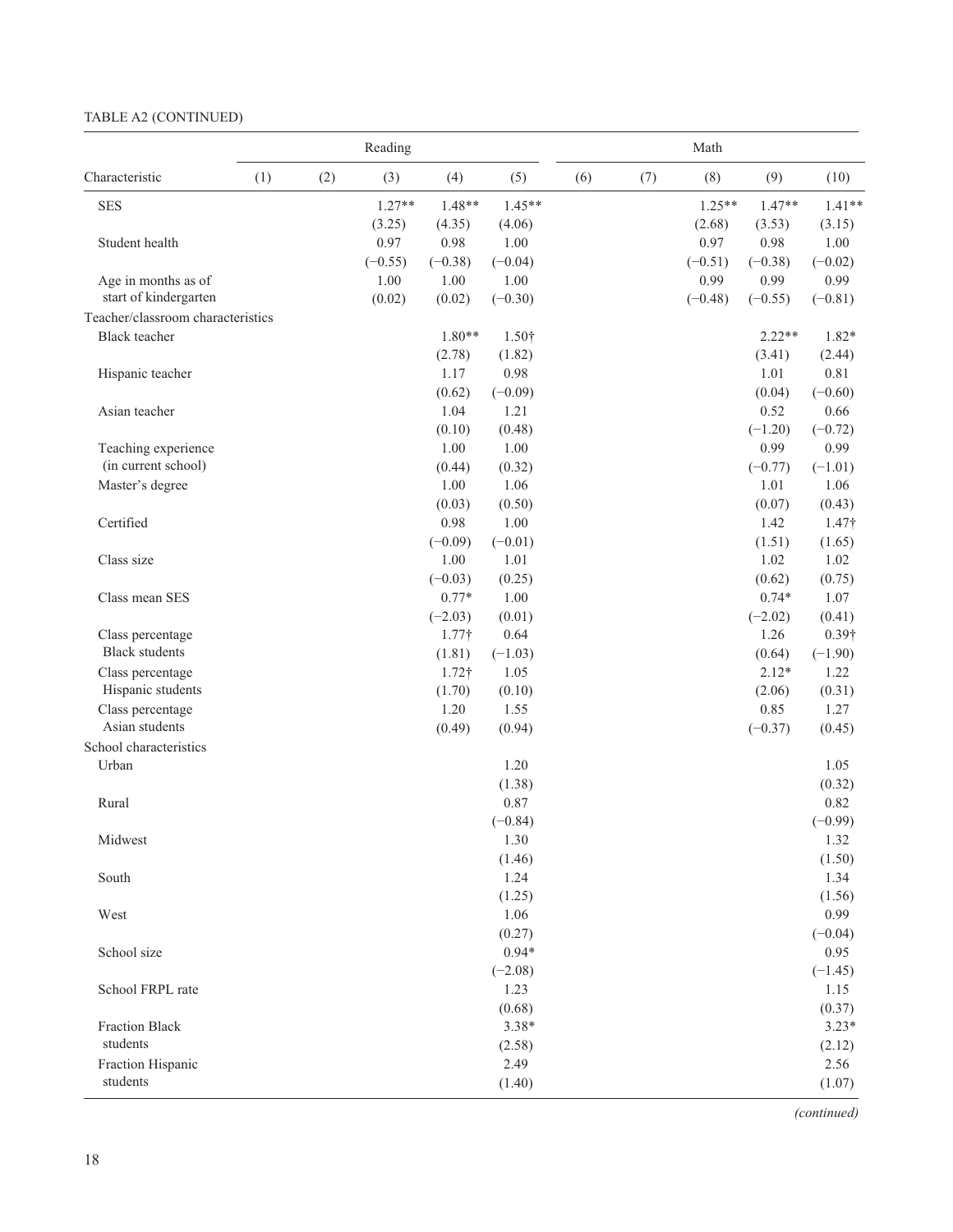# TABLE A2 (CONTINUED)

|                       |          |                   | Reading |        | Math          |        |        |        |        |               |
|-----------------------|----------|-------------------|---------|--------|---------------|--------|--------|--------|--------|---------------|
| Characteristic        | $_{(1)}$ | $\left( 2\right)$ | (3)     | (4)    | (5)           | (6)    | (7)    | (8)    | (9)    | (10)          |
| <b>Fraction Asian</b> |          |                   |         |        | $0.18\dagger$ |        |        |        |        | $0.14\dagger$ |
| students              |          |                   |         |        | $(-1.91)$     |        |        |        |        | $(-1.86)$     |
| School mean test      |          |                   |         |        | $0.97**$      |        |        |        |        | $0.94**$      |
| score                 |          |                   |         |        | $(-2.69)$     |        |        |        |        | $(-5.55)$     |
| <b>Observations</b>   | 15,060   | 15,060            | 15,060  | 15,060 | 15,060        | 12,880 | 12,880 | 12,070 | 12,070 | 12,070        |

*Note.* Coefficients reported as odds ratios. Estimates adjusted using Early Childhood Longitudinal Study, Kindergarten cohort probability weights. Public schools with gifted programs only. The *t* statistics, in parentheses, are based on robust standard errors clustered at the child level. SES = socioeconomic status;  $FRPL = free$  or reduced-price lunch.

 $\phi$ <sup>+</sup> $p$  < .10. \* $p$  < .05. \*\* $p$  < .01.

| TABLE A3                                                                                     |  |
|----------------------------------------------------------------------------------------------|--|
| Predicting Assignment to Gifted Programs With Student-Teacher Race Congruence (Full Results) |  |

|                      | Reading or math assignment |               |                   | Reading assignment |           |                   | Math assignment |           |           |
|----------------------|----------------------------|---------------|-------------------|--------------------|-----------|-------------------|-----------------|-----------|-----------|
| Variable             | (1)                        | (2)           | (3)               | (4)                | (5)       | (6)               | (7)             | (8)       | (9)       |
| <b>Black student</b> | $0.38**$                   | $0.29**$      | $0.31**$          | $0.35**$           | $0.24**$  | $0.26**$          | 0.56            | 0.47      | 0.51      |
|                      | $(-2.65)$                  | $(-3.16)$     | $(-3.03)$         | $(-2.70)$          | $(-3.43)$ | $(-3.24)$         | $(-1.29)$       | $(-1.59)$ | $(-1.45)$ |
| Hispanic student     | 0.90                       | 0.74          | 0.77              | 0.82               | 0.69      | 0.72              | 1.10            | 0.79      | 0.83      |
|                      | $(-0.36)$                  | $(-0.87)$     | $(-0.77)$         | $(-0.59)$          | $(-1.06)$ | $(-0.90)$         | (0.25)          | $(-0.55)$ | $(-0.41)$ |
| Asian student        | 1.06                       | 1.02          | 1.05              | 0.95               | 0.97      | 1.01              | 1.78            | 1.87      | 1.96      |
|                      | (0.16)                     | (0.05)        | (0.13)            | $(-0.16)$          | $(-0.08)$ | (0.01)            | (1.38)          | (1.37)    | (1.49)    |
| <b>Black</b> teacher | 1.28                       | 1.19          | 1.01              | 1.31               | 1.18      | 1.00              | $2.29*$         | 2.19*     | 1.76      |
|                      | (0.82)                     | (0.55)        | (0.03)            | (0.84)             | (0.51)    | $(-0.01)$         | (2.18)          | (2.05)    | (1.48)    |
| Hispanic teacher     | 0.93                       | 0.90          | 0.75              | 1.07               | 1.02      | 0.83              | 0.87            | 0.82      | 0.69      |
|                      | $(-0.21)$                  | $(-0.30)$     | $(-0.76)$         | (0.19)             | (0.07)    | $(-0.49)$         | $(-0.29)$       | $(-0.42)$ | $(-0.70)$ |
| Asian teacher        | 1.10                       | 1.09          | 1.13              | 1.09               | 1.08      | 1.08              | 0.47            | 0.48      | 0.52      |
|                      | (0.23)                     | (0.20)        | (0.26)            | (0.19)             | (0.18)    | (0.15)            | $(-0.91)$       | $(-0.91)$ | $(-0.80)$ |
| Race congruence      | 0.87                       | 0.88          | 0.87              | 0.80               | 0.81      | 0.81              | 1.15            | 1.16      | 1.15      |
|                      | $(-0.48)$                  | $(-0.44)$     | $(-0.47)$         | $(-0.75)$          | $(-0.70)$ | $(-0.68)$         | (0.39)          | (0.40)    | (0.39)    |
| Black Student ×      | 3.26 <sup>†</sup>          | $3.26\dagger$ | 3.02 <sub>†</sub> | 3.90†              | 3.88†     | 3.48 <sup>†</sup> | 1.13            | 1.19      | 1.09      |
| Race Congruence      | (1.79)                     | (1.79)        | (1.67)            | (1.96)             | (1.96)    | (1.79)            | (0.15)          | (0.22)    | (0.11)    |
| Hispanic Student ×   | 1.55                       | 1.40          | 1.33              | 1.58               | 1.42      | 1.35              | 1.43            | 1.20      | 1.08      |
| Race Congruence      | (0.78)                     | (0.59)        | (0.48)            | (0.80)             | (0.61)    | (0.49)            | (0.45)          | (0.23)    | (0.09)    |
| Asian Student ×      | 1.00                       | 0.96          | 1.27              | 1.28               | 1.25      | 1.65              | 1.42            | 1.49      | 2.13      |
| Race Congruence      | (0.00)                     | $(-0.06)$     | (0.32)            | (0.33)             | (0.29)    | (0.64)            | (0.31)          | (0.35)    | (0.65)    |
| Reading test score   | $1.71**$                   | $1.72**$      | $1.74**$          | $1.73**$           | $1.74**$  | $1.76**$          | $1.70**$        | $1.71**$  | $1.77**$  |
| (standardized)       | (9.26)                     | (9.37)        | (9.28)            | (8.84)             | (8.99)    | (8.86)            | (8.06)          | (8.24)    | (8.62)    |
| Math test score      | $1.91**$                   | $1.92**$      | $1.92**$          | 1.92**             | $1.93**$  | $1.93**$          | 1.88**          | 1.89**    | $1.93**$  |
| (standardized)       | (10.17)                    | (10.04)       | (9.80)            | (9.73)             | (9.61)    | (9.34)            | (8.34)          | (8.26)    | (8.50)    |
| Female student       | 0.99                       | 0.99          | 0.99              | 1.05               | 1.06      | 1.06              | 0.86            | 0.86      | 0.85      |
|                      | $(-0.13)$                  | $(-0.09)$     | $(-0.12)$         | (0.47)             | (0.55)    | (0.52)            | $(-1.07)$       | $(-1.11)$ | $(-1.20)$ |
| <b>SES</b>           | $1.39**$                   | $1.58**$      | $1.58**$          | $1.37**$           | $1.59**$  | $1.59**$          | $1.32**$        | $1.56**$  | $1.55**$  |
|                      | (4.87)                     | (5.28)        | (5.28)            | (4.25)             | (5.02)    | (5.01)            | (3.36)          | (3.97)    | (3.97)    |
| Student health       | 0.95                       | 0.95          | 0.97              | 0.95               | 0.96      | 0.98              | 0.97            | 0.98      | 1.00      |
|                      | $(-0.95)$                  | $(-0.87)$     | $(-0.59)$         | $(-0.81)$          | $(-0.71)$ | $(-0.39)$         | $(-0.38)$       | $(-0.29)$ | (0.06)    |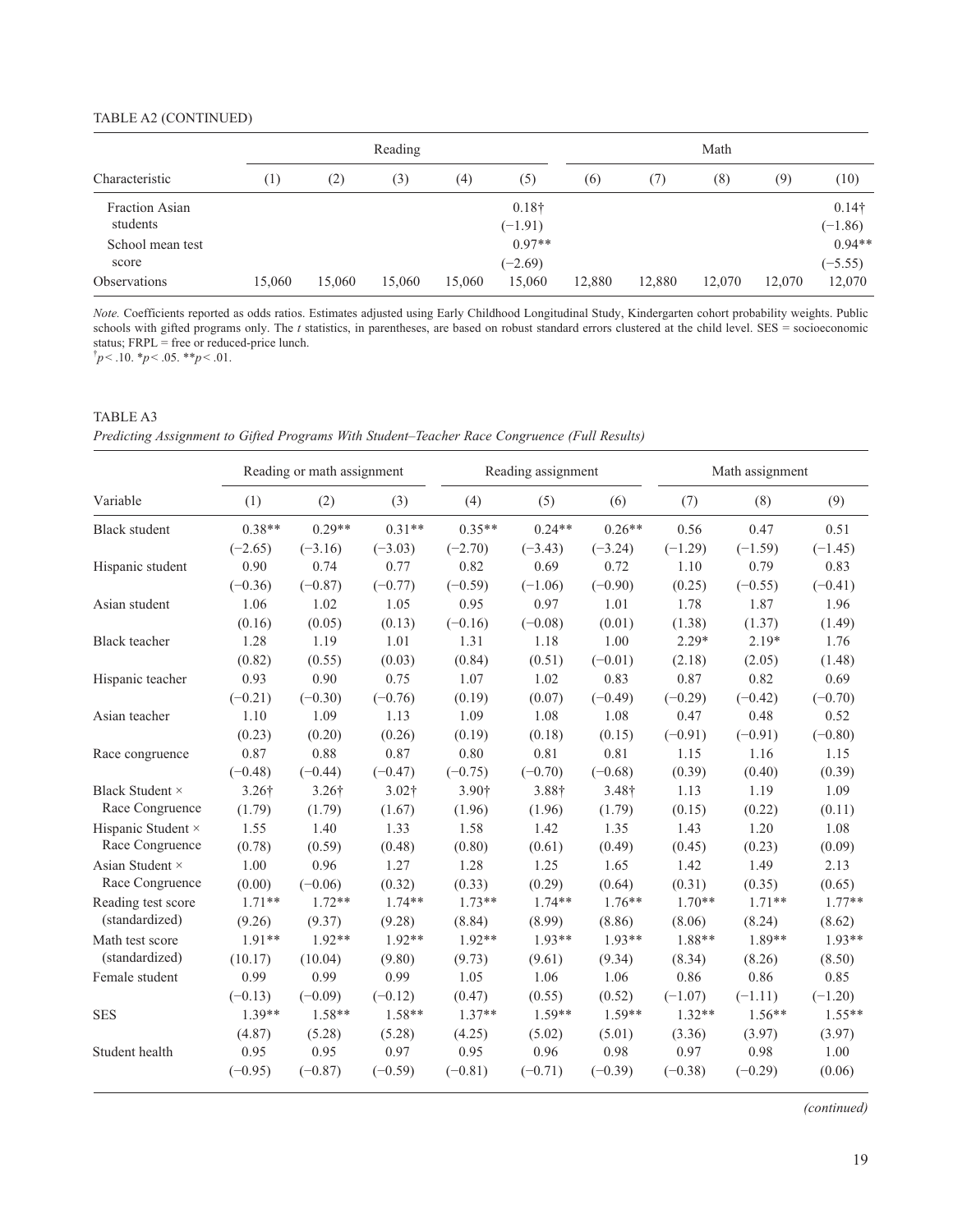|                                   | Reading or math assignment |               |                   | Reading assignment |               |               | Math assignment |               |               |
|-----------------------------------|----------------------------|---------------|-------------------|--------------------|---------------|---------------|-----------------|---------------|---------------|
| Variable                          | (1)                        | (2)           | (3)               | (4)                | (5)           | (6)           | (7)             | (8)           | (9)           |
| Age in months                     | 0.99                       | 0.99          | 0.99              | 0.99               | 0.99          | 0.99          | 0.98            | 0.98          | 0.98          |
| as of start of                    | $(-0.67)$                  | $(-0.70)$     | $(-0.94)$         | $(-0.63)$          | $(-0.68)$     | $(-0.89)$     | $(-0.83)$       | $(-0.88)$     | $(-1.02)$     |
| kindergarten                      |                            |               |                   |                    |               |               |                 |               |               |
| Teacher characteristics           |                            |               |                   |                    |               |               |                 |               |               |
| Teaching                          |                            | 1.00          | 1.00              |                    | 1.00          | 1.00          |                 | 0.99          | 0.99          |
| experience (in<br>current school) |                            | (0.35)        | (0.49)            |                    | (0.36)        | (0.51)        |                 | $(-0.83)$     | $(-0.76)$     |
| Master's degree                   |                            | 0.96          | 1.00              |                    | 0.95          | 1.00          |                 | 0.97          | 1.02          |
|                                   |                            | $(-0.41)$     | $(-0.02)$         |                    | $(-0.40)$     | (0.04)        |                 | $(-0.24)$     | (0.15)        |
| Certified                         |                            | 1.10          | 1.07              |                    | 1.09          | 1.06          |                 | 1.56†         | $1.57\dagger$ |
|                                   |                            | (0.51)        | (0.38)            |                    | (0.43)        | (0.32)        |                 | (1.81)        | (1.82)        |
| Classroom characteristics         |                            |               |                   |                    |               |               |                 |               |               |
| Class size                        |                            | 1.01          | 1.01              |                    | 1.00          | 1.00          |                 | 1.01          | 1.02          |
|                                   |                            | (0.46)        | (0.51)            |                    | (0.01)        | (0.12)        |                 | (0.48)        | (0.53)        |
| Class mean SES                    |                            | $0.81\dagger$ | 0.88              |                    | $0.78\dagger$ | 0.87          |                 | $0.76\dagger$ | 0.96          |
|                                   |                            | $(-1.67)$     | $(-0.89)$         |                    | $(-1.85)$     | $(-0.89)$     |                 | $(-1.85)$     | $(-0.28)$     |
| Class percentage                  |                            | 1.59          | 0.62              |                    | 1.90†         | 0.65          |                 | 1.30          | $0.33*$       |
| <b>Black students</b>             |                            | (1.47)        | $(-1.14)$         |                    | (1.95)        | $(-0.96)$     |                 | (0.69)        | $(-2.15)$     |
| Class percentage                  |                            | 1.43          | 0.81              |                    | 1.47          | 0.79          |                 | 1.89†         | 1.00          |
| Hispanic students                 |                            | (1.22)        | $(-0.45)$         |                    | (1.21)        | $(-0.46)$     |                 | (1.72)        | $(-0.01)$     |
| Class percentage                  |                            | 1.08          | 1.27              |                    | 0.96          | 1.14          |                 | 0.83          | 1.11          |
| Asian students                    |                            | (0.23)        | (0.61)            |                    | $(-0.10)$     | (0.32)        |                 | $(-0.42)$     | (0.19)        |
| School characteristics            |                            |               |                   |                    |               |               |                 |               |               |
| Urban                             |                            |               | $1.25\dagger$     |                    |               | 1.21          |                 |               | 1.04          |
|                                   |                            |               | (1.78)            |                    |               | (1.42)        |                 |               | (0.27)        |
| Rural                             |                            |               | 0.92              |                    |               | 0.92          |                 |               | 0.85          |
|                                   |                            |               | $(-0.52)$         |                    |               | $(-0.49)$     |                 |               | $(-0.81)$     |
| Midwest                           |                            |               | $1.40*$           |                    |               | 1.31          |                 |               | 1.28          |
|                                   |                            |               | (2.03)            |                    |               | (1.51)        |                 |               | (1.28)        |
| South                             |                            |               | 1.18              |                    |               | 1.24          |                 |               | 1.28          |
|                                   |                            |               | (1.02)            |                    |               | (1.22)        |                 |               | (1.27)        |
| West                              |                            |               | 1.12              |                    |               | 1.12          |                 |               | 1.04          |
|                                   |                            |               | (0.59)            |                    |               | (0.54)        |                 |               | (0.14)        |
| School size                       |                            |               | 0.96              |                    |               | $0.95\dagger$ |                 |               | 0.96          |
|                                   |                            |               | $(-1.46)$         |                    |               | $(-1.86)$     |                 |               | $(-1.29)$     |
| School FRPL rate                  |                            |               | 1.27              |                    |               | 1.41          |                 |               | 1.41          |
|                                   |                            |               | (0.82)            |                    |               | (1.14)        |                 |               | (0.92)        |
| Fraction Black                    |                            |               | $3.85**$          |                    |               | $4.26**$      |                 |               | $5.01**$      |
| students                          |                            |               | (2.80)            |                    |               | (2.88)        |                 |               | (2.77)        |
| Fraction Hispanic                 |                            |               | 3.20 <sup>†</sup> |                    |               | $3.52\dagger$ |                 |               | 3.20          |
| students                          |                            |               | (1.86)            |                    |               | (1.88)        |                 |               | (1.27)        |
| Fraction Asian                    |                            |               | $0.19*$           |                    |               | $0.18\dagger$ |                 |               | $0.13\dagger$ |
| students                          |                            |               | $(-2.01)$         |                    |               | $(-1.87)$     |                 |               | $(-1.81)$     |
| School mean test                  |                            |               | 1.01              |                    |               | 1.01          |                 |               | $0.97*$       |
| score                             |                            |               | (0.47)            |                    |               | (0.49)        |                 |               | $(-2.46)$     |
| Observations                      | 14,280                     | 14,280        | 14,280            | 14,230             | 14,230        | 14,230        | 12,070          | 12,070        | 12,070        |

# TABLE A3 (CONTINUED)

*Note.* Coefficients reported as odds ratios. Estimates adjusted using Early Childhood Longitudinal Study, Kindergarten cohort probability weights. Public schools with gifted programs only. The *t* statistics, in parentheses, are based on robust standard errors clustered at the child level. SES = socioeconomic status; FRPL = free or reduced-price lunch.

 $\phi$ <sup>+</sup> $p$  < .10. \* $p$  < .05. \*\* $p$  < .01.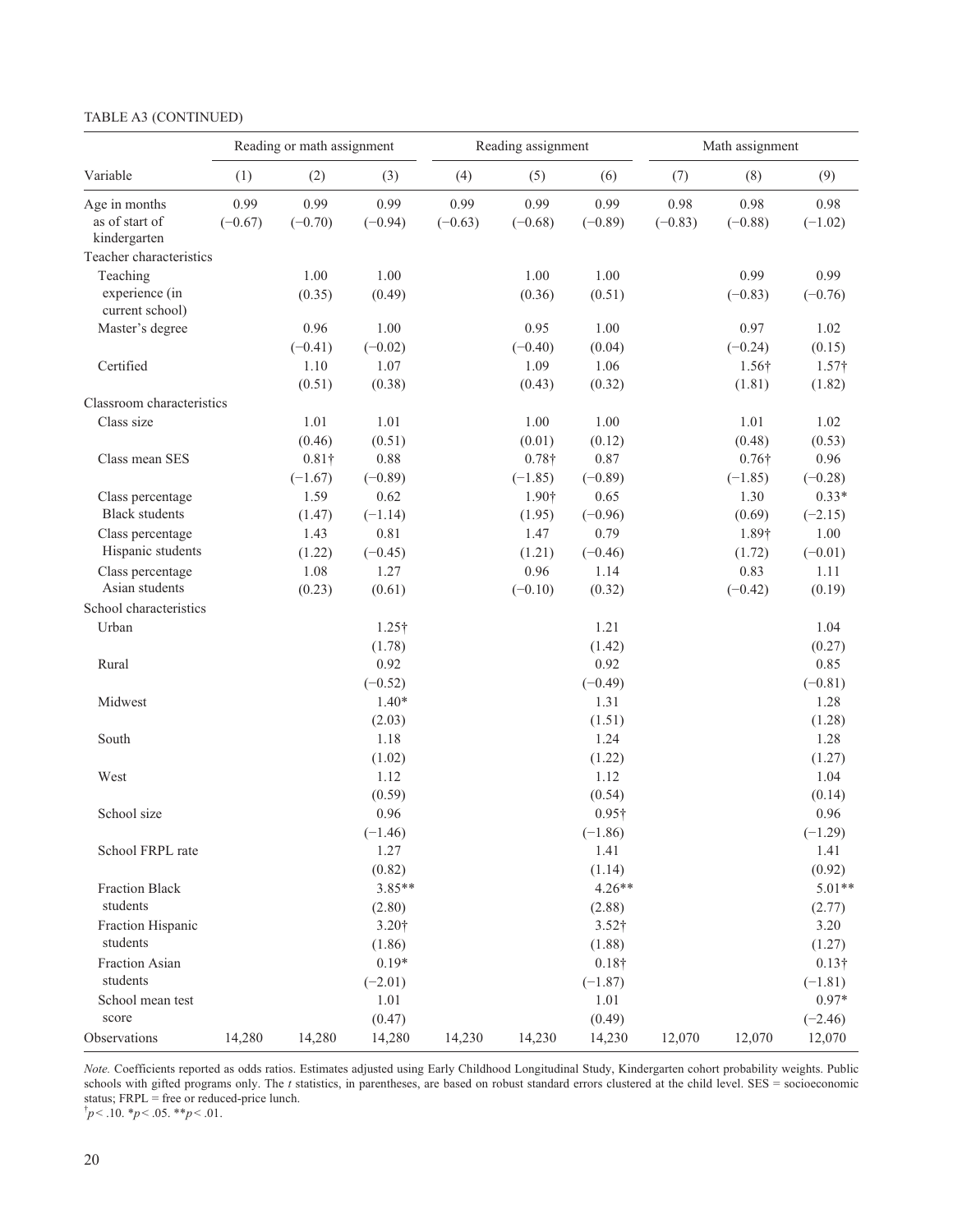|                                      | Reading or math assignment |                |           | Reading assignment |                |           | Math assignment |                |                   |
|--------------------------------------|----------------------------|----------------|-----------|--------------------|----------------|-----------|-----------------|----------------|-------------------|
| Variable                             | (1)                        | (2)            | (3)       | (4)                | (5)            | (6)       | (7)             | (8)            | (9)               |
| <b>Black student</b>                 | $0.43*$                    | $0.34**$       | $0.38*$   | $0.40*$            | $0.28**$       | $0.33**$  | 0.70            | 0.59           | 0.64              |
|                                      | $(-2.31)$                  | $(-2.77)$      | $(-2.51)$ | $(-2.37)$          | $(-3.05)$      | $(-2.75)$ | $(-0.81)$       | $(-1.16)$      | $(-0.98)$         |
| Hispanic student                     | 0.89                       | 0.68           | 0.74      | 0.84               | 0.63           | 0.70      | 1.08            | 0.73           | 0.79              |
|                                      | $(-0.37)$                  | $(-1.11)$      | $(-0.86)$ | $(-0.56)$          | $(-1.26)$      | $(-0.97)$ | (0.21)          | $(-0.73)$      | $(-0.55)$         |
| Asian student                        | 1.22                       | 1.08           | 1.17      | 1.12               | 1.05           | 1.13      | 1.96†           | 2.04           | 2.14 <sup>†</sup> |
|                                      | (0.58)                     | (0.23)         | (0.46)    | (0.32)             | (0.12)         | (0.35)    | (1.68)          | (1.61)         | (1.72)            |
| <b>Black</b> teacher                 | 1.24                       | 1.14           | 1.01      | 1.27               | 1.15           | 1.00      | $2.36*$         | $2.21*$        | 1.82              |
|                                      | (0.71)                     | (0.44)         | (0.02)    | (0.75)             | (0.43)         | $(-0.01)$ | (2.35)          | (2.18)         | (1.61)            |
| Hispanic teacher                     | 0.78                       | 0.75           | 0.67      | 0.90               | 0.87           | 0.76      | 0.74            | 0.70           | 0.62              |
|                                      | $(-0.72)$                  | $(-0.80)$      | $(-1.05)$ | $(-0.30)$          | $(-0.41)$      | $(-0.73)$ | $(-0.64)$       | $(-0.75)$      | $(-0.93)$         |
| Asian teacher                        | 0.97                       | 0.94           | 1.10      | 0.94               | 0.91           | 1.02      | 0.42            | 0.42           | 0.52              |
|                                      | $(-0.07)$                  | $(-0.14)$      | (0.20)    | $(-0.14)$          | $(-0.21)$      | (0.04)    | $(-1.07)$       | $(-1.08)$      | $(-0.80)$         |
| Race congruence                      | 0.82                       | 0.84           | 0.85      | 0.76               | 0.78           | 0.80      | 1.15            | 1.14           | 1.14              |
|                                      | $(-0.69)$                  | $(-0.63)$      | $(-0.57)$ | $(-0.92)$          | $(-0.86)$      | $(-0.76)$ | (0.39)          | (0.38)         | (0.37)            |
| Black Student ×                      | $3.73*$                    | $3.74*$        | 3.46†     | $4.35*$            | $4.33*$        | $3.90*$   | 1.04            | 1.14           | 1.14              |
| Race Congruence                      | (1.99)                     | (1.99)         | (1.88)    | (2.12)             | (2.12)         | (1.97)    | (0.05)          | (0.16)         | (0.16)            |
| Hispanic Student ×                   | 2.45                       | 2.09           | 1.84      | 2.42               | 2.06           | 1.82      | 2.07            | 1.69           | 1.40              |
| Race Congruence                      | (1.61)                     | (1.32)         | (1.08)    | (1.54)             | (1.27)         | (1.03)    | (0.98)          | (0.70)         | (0.44)            |
| Asian Student ×                      | 1.43                       | 1.33           | 1.62      | 1.84               | 1.72           | 2.12      | 2.20            | 2.23           | 3.08              |
| Race Congruence                      | (0.50)                     | (0.40)         | (0.68)    | (0.82)             | (0.73)         | (0.99)    | (0.73)          | (0.75)         | (1.01)            |
| Reading test score                   | $2.26**$                   | $2.27**$       | $2.42**$  | $2.40**$           | $2.42**$       | $2.58**$  | $2.28**$        | $2.30**$       | $2.55**$          |
| (standardized)                       | (12.26)                    | (12.33)        | (13.28)   | (12.56)            | (12.67)        | (13.46)   | (10.07)         | (10.06)        | (10.97)           |
| Math test score                      | $2.36**$                   | $2.38**$       | $2.50**$  | $2.25**$           | $2.27**$       | $2.38**$  | $2.34**$        | $2.38**$       | $2.54**$          |
| (standardized)                       | (10.58)                    | (10.55)        | (11.30)   | (9.48)             | (9.46)         | (10.16)   | (7.86)          | (7.88)         | (8.98)            |
| Student<br>characteristics           | Yes                        | Yes            | Yes       | Yes                | Yes            | Yes       | Yes             | Yes            | Yes               |
| Teacher and class<br>characteristics | N <sub>0</sub>             | Yes            | Yes       | N <sub>o</sub>     | Yes            | Yes       | N <sub>o</sub>  | Yes            | Yes               |
| School<br>characteristics            | N <sub>0</sub>             | N <sub>o</sub> | Yes       | N <sub>o</sub>     | N <sub>0</sub> | Yes       | N <sub>o</sub>  | N <sub>o</sub> | Yes               |
| Observations                         | 15,110                     | 15,110         | 15,110    | 15,060             | 15,060         | 15,060    | 12,880          | 12,880         | 12,880            |

Table A4 *Student Gifted Assignment and Race Congruence, Controlling for Current Year's Test Score*

*Note.* Coefficients reported as odds ratios. Estimates adjusted using Early Childhood Longitudinal Study, Kindergarten cohort probability weights. Public schools with gifted programs only. The *t* statistics, in parentheses, are based on robust standard errors clustered at the child level.  $\phi$ <sup>+</sup> $p$  < .10. \* $p$  < .05. \*\* $p$  < .01.

#### TABLE A5

*Assignment to Gifted Programs and Race Congruence (Dependent Variable = Gifted Assignment in Same Year)*

| Variable             |           | Reading assignment | Math assignment |               |           |           |
|----------------------|-----------|--------------------|-----------------|---------------|-----------|-----------|
|                      | (1)       | (2)                | (3)             | (4)           | (5)       | (6)       |
| <b>Black student</b> | 0.63      | $0.47*$            | $0.48*$         | $0.58\dagger$ | $0.38*$   | $0.43*$   |
|                      | $(-1.53)$ | $(-2.17)$          | $(-2.14)$       | $(-1.75)$     | $(-2.40)$ | $(-2.15)$ |
| Hispanic student     | 1.30      | 1.19               | 1.23            | 1.09          | 1.00      | 1.06      |
|                      | (1.05)    | (0.67)             | (0.74)          | (0.32)        | $(-0.01)$ | (0.18)    |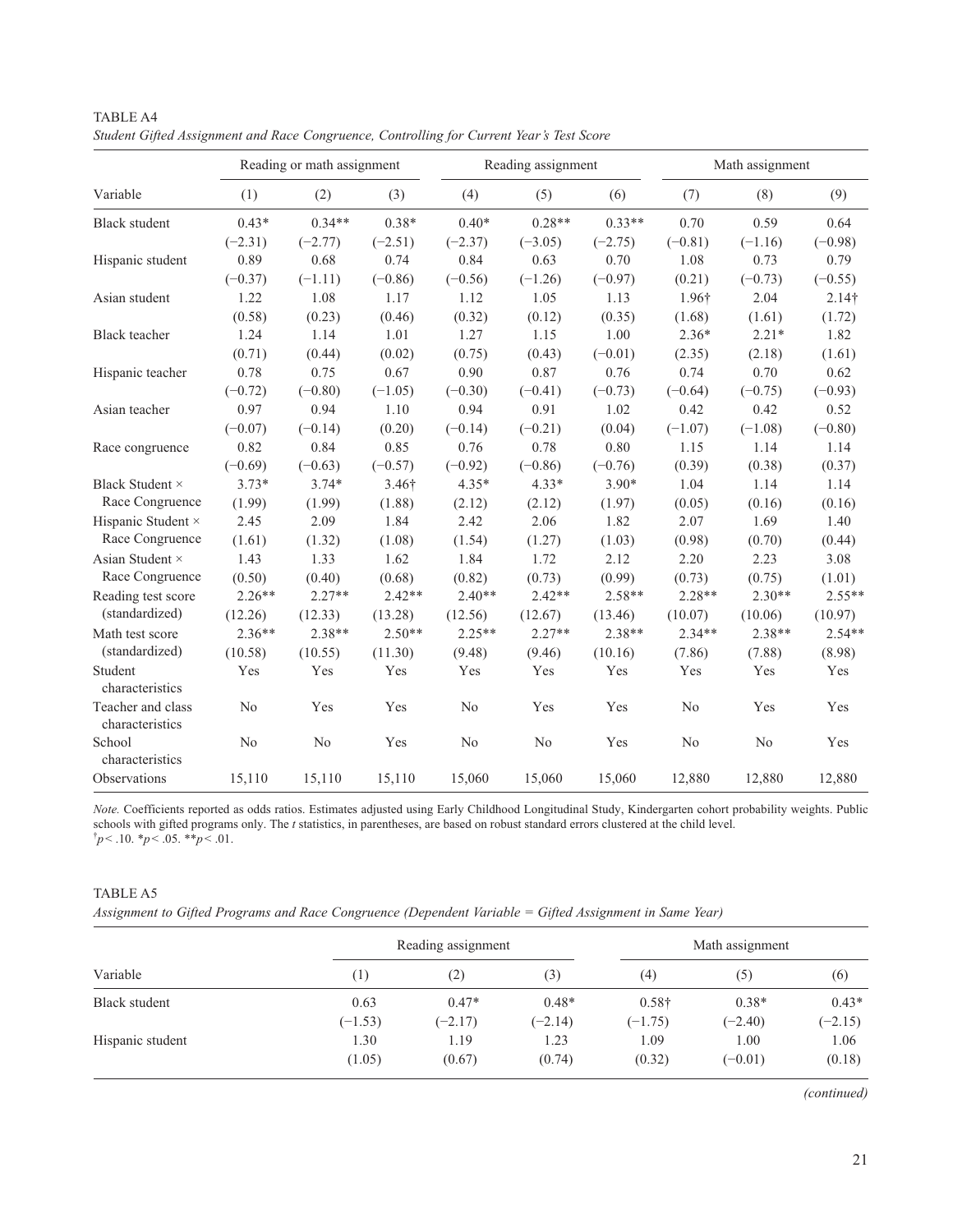#### Table A5 (continued)

|                                        |                | Reading assignment |                | Math assignment |                |                |
|----------------------------------------|----------------|--------------------|----------------|-----------------|----------------|----------------|
| Variable                               | (1)            | (2)                | (3)            | (4)             | (5)            | (6)            |
| Asian student                          | 1.24           | 1.41               | 1.63           | 1.24            | 1.57           | 1.81           |
|                                        | (0.77)         | (1.02)             | (1.40)         | (0.76)          | (1.33)         | (1.63)         |
| <b>Black</b> teacher                   | 1.21           | 1.14               | 0.99           | 1.21            | 1.13           | 0.92           |
|                                        | (0.70)         | (0.48)             | $(-0.04)$      | (0.63)          | (0.39)         | $(-0.26)$      |
| Hispanic teacher                       | 1.09           | 1.04               | 0.81           | 1.39            | 1.31           | 0.95           |
|                                        | (0.29)         | (0.13)             | $(-0.70)$      | (0.93)          | (0.78)         | $(-0.14)$      |
| Asian teacher                          | 0.64           | 0.65               | 0.77           | 0.59            | 0.62           | 0.81           |
|                                        | $(-1.15)$      | $(-1.10)$          | $(-0.66)$      | $(-1.09)$       | $(-0.97)$      | $(-0.41)$      |
| Race congruence                        | 0.89           | 0.89               | 0.98           | 0.79            | 0.80           | 0.86           |
|                                        | $(-0.51)$      | $(-0.49)$          | $(-0.07)$      | $(-0.93)$       | $(-0.92)$      | $(-0.58)$      |
| Black Student × Race Congruence        | 1.06           | 0.99               | 0.97           | 0.92            | 0.88           | 0.92           |
|                                        | (0.10)         | $(-0.01)$          | $(-0.05)$      | $(-0.15)$       | $(-0.23)$      | $(-0.13)$      |
| Hispanic Student × Race                | 1.10           | 1.03               | 0.80           | 1.22            | 1.18           | 0.89           |
| Congruence                             | (0.22)         | (0.07)             | $(-0.51)$      | (0.43)          | (0.34)         | $(-0.23)$      |
| Asian Student $\times$ Race Congruence | 0.49           | 0.49               | 0.45           | 0.37            | 0.40           | 0.38           |
|                                        | $(-0.56)$      | $(-0.56)$          | $(-0.63)$      | $(-0.94)$       | $(-0.89)$      | $(-1.00)$      |
| Student characteristics                | Yes            | Yes                | Yes            | Yes             | Yes            | Yes            |
| Teacher and class characteristics      | N <sub>0</sub> | Yes                | N <sub>0</sub> | N <sub>0</sub>  | Yes            | N <sub>0</sub> |
| School characteristics                 | N <sub>0</sub> | N <sub>0</sub>     | Yes            | N <sub>0</sub>  | N <sub>0</sub> | Yes            |
| <b>Observations</b>                    | 21220          | 21220              | 21220          | 18970           | 18970          | 18970          |

*Note.* Coefficients reported as odds ratios. Estimates adjusted using Early Childhood Longitudinal Study, Kindergarten cohort probability weights. Public schools with gifted programs only. The *t* statistics, in parentheses, are based on robust standard errors clustered at the child level.  $\phi$ <sup>†</sup> $p$ < .10. \* $p$ < .05. \*\* $p$ < .01.

#### **Acknowledgments**

Mimi Engel and Donna Ford provided helpful feedback on earlier drafts of this manuscript.

#### **Notes**

1. Using a regression discontinuity (RD) design, a recent study in a single district by Bui, Craig, and Imberman (2014) found evidence of only small impacts of gifted assignment on student achievement. Using a similarly rigorous design, Card and Giuliano (2014) found evidence that gifted effects are larger for Black and Hispanic students than for other students. Other RD evidence suggests that gifted assignment increases the probability that parents keep their children in the district, suggesting that parents are valuing outcomes for students that may not be picked up by standardized test scores (Davis, Engberg, Epple, Sieg, & Zimmer, 2010).

2. Although "Hispanic" is an ethnicity rather than a race, for simplicity we use the terms *own race*, *same race*, and *race congruence* to refer to matching between students and teachers on either the race or the ethnicity dimension.

3. To ascertain whether or not a school had a gifted program in either reading or math, we relied on two indicators. First, we marked a school as having a gifted program if teachers reported any students as participating in a gifted program. Second, if the administrator reported that children participate in a gifted and talented program at this school, we report a school as having a gifted program.

4. To avoid double-counting students who exit and reenter gifted services at different time points, we include students in our analysis only the first time they are assigned to a gifted program. These students are effectively "dropped" from subsequent years, resulting in a small further reduction in sample size. Finally, to avoid overweighting students who were assigned to gifted programs in multiple survey waves, we count students as being assigned to gifted services only the first time they are assigned.

5. Multiple imputation was run using the suite of multiple imputation analysis commands (*mi*) in Stata 13. Ten data sets were generated. We used the multivariate normal imputation method with a burn-in of 10,000 and a burn-between of 2,500. Initial values are obtained using a Markov chain Monte Carlo procedure with 5,000 iterations.

6. In the third- and fifth-grade surveys, an additional response category was added to indicate whether or not the school had a gifted program.

7. Student assessments were conducted beginning in the end of March, after field supervisors, interviewers, and assessors completed training throughout February and March (Tourangeau et al., 2006). School surveys were distributed at a similar time. When we instead operationalize assignment as occurring in the *same* year (i.e., the outcome indicates whether or not a student was assigned in a given year, conditional on not being assigned in the prior survey period), we find many of the same relationships with student background characteristics (e.g., socioeconomic status) and class and school characteristics but no relationship with teacher race/ethnicity or with congruence (see Appendix Table A5).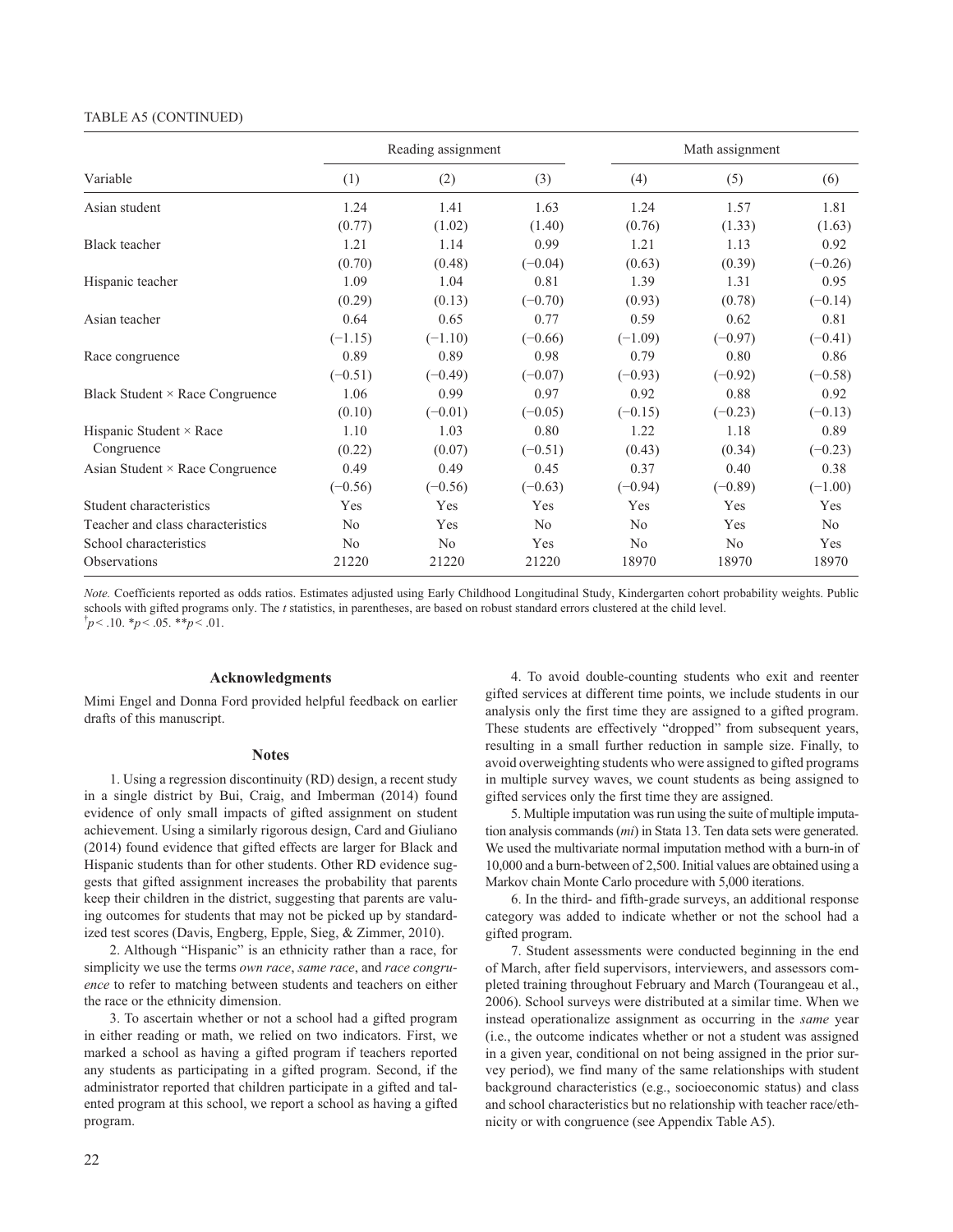8. Fifth-grade teacher characteristics are not relevant because we use fifth-grade data only to capture whether a student not in gifted services in third grade was assigned in fifth grade.

9. The Early Childhood Longitudinal Study, Kindergarten cohort math and reading assessments are tests of math and reading knowledge and skills in typical content areas taught in elementary school. The tests have very good reliability and validity properties, information about which can be found in National Center for Education Statistics (2002).

10. We also considered including class mean test score performance as a covariate. We discovered, however, that this variable was correlated at more than 0.9 with both individual student achievement and school mean achievement, so we did not include it in the models reported here. Including it, however, has little effect on most primary coefficients of interest.

11. To illustrate, consider the kindergarten sample. Of the 1,560 schools we include, only 90 assigned more than one sampled student to gifted services by first grade. Of these 90, only 50 showed variation in the race of assigned students, and only 10 were students assigned with and without a race-congruent teacher. Such small cell sizes create similar challenges for the use of student or teacher fixed effects.

12. These statistics refer to the percentage of students assigned to gifted services in schools with gifted programs. Among all schools, 4% of students are assigned to gifted services (3% each in reading and math).

13. If we do not limit on schools with gifted programs, these percentages are approximately 4% of White students, 2% of Black students, 3% of Hispanic students, and 6% of Asian students.

14. The full results in Appendix Table A3 show that, in math, being in a school with high average test scores makes it less likely that a student is assigned to gifted services. This evidence is consistent with findings in Hibel, Farkas, and Morgan (2010) that special education placement shows evidence of a "frog pond" effect, in which high average achievement in the school increases the likelihood that a student is placed in special education. We attempted to investigate further by interacting individual math score with school average math score and found that the interaction indeed was statistically significant, though in the opposite direction of what we expected; namely, the pattern in the coefficients suggested that the probability that a high-achieving student was identified as gifted *increased* in relatively high-achieving schools. This pattern would be worth examining further in future work. Our other main coefficients of interest were not substantively affected by inclusion of this interaction.

#### **References**

- Aaronson, D., Barrow, L., & Sander, W. (2007). Teachers and student achievement in the Chicago public high schools. *Journal of Labor Economics*, *25*(1), 95–135.
- Anguino, L. (2003). Underrepresentation of minority students in gifted and talented education. *Multicultural Education*, *11*(1), 32–34.
- Baker, A. (2013, January 12). Gifted, talented and separated: In one school, students are divided by gifted label—and race. *The New York Times*. Retrieved from http://www.nytimes.com
- Bhatt, R. (2009) *The impacts of gifted and talented education* (SSRN Working Paper No. 09-11). Retreived from http:// papers.ssrn.com/sol3/papers.cfm?abstract\_id=1494334.
- Bireda, S., & Chait, R. (2011). *Increasing teacher diversity: Strategies to improve the teacher workforce*. Washington, DC: Center for American Progress. Retrieved from http://americanprogress.org
- Boser, U. (2014). *Teacher diversity revisited: A new state-by-state analysis*. Washington, DC: Center for American Progress. Retrieved from http://americanprogress.org
- Bui, S. A., Craig, S. G., & Imberman, S. A. (2014). Is gifted education a bright idea? Assessing the impact of gifted and talented programs on students. *American Economic Journal: Economic Policy*, *6*(3), 30–62.
- Burgess, D., van Ryn, M., Dovidio, J., & Saha, S. (2007). Reducing racial bias among health care providers: lessons from socialcognitive psychology. *Journal of General Internal Medicine*, *22*(6), 882–887.
- Card, D., & Giuliano, L. (2014). *Does gifted education work? For which students?* (Working Paper No. 20453). Cambridge, MA: National Bureau of Economic Research. Retrieved from http:// www.nber.org/papers/w20453
- Card, D., & Giuliano, L. (2015). *Can universal screening increase the representation of low income and minority students in gifted education?* (Working Paper No. 21519). Cambridge, MA: National Bureau of Economic Research. Retrieved from http:// www.nber.org/papers/w21519
- Close, B.R., & Mason, P. L. (2006). After the traffic stops: Officer characteristics and enforcement actions. *BE Journal of Economic Analysis & Policy*, *6*(1), 1–43.
- Clotfelter, C. T., Ladd, H. F., & Vigdor, J. (2005). Who teaches whom? Race and the distribution of novice teachers. *Economics of Education Review*, *24*(4), 377–392.
- Clotfelter, C. T., Ladd, H. F., & Vigdor, J. L. (2010). Teacher credentials and student achievement in high school: A crosssubject analysis with student fixed effects. *Journal of Human Resources*, *45*(3), 655–681.
- Cochran-Smith, M. (2000). Blind vision: Unlearning racism in teacher education. *Harvard Educational Review*, *70*(2), 157– 190.
- Correll, J., Park, B., Judd, C. M., Wittenbrink, B., Sadler, M. S., & Keesee, T. (2007). Across the thin blue line: Police officers and racial bias in the decision to shoot. *Journal of Personality and Social Psychology*, *92*(6), 1006–1023.
- Darity, W. A., Jr., & Jolla, A. (2009). Desegregated schools with segregated education. In C. Hartman & G. D. Squires (Eds.), *The integration debate: Futures for American cities* (pp. 99– 117). New York, NY: Routledge.
- Davis, B., Engberg, J., Epple, D. N., Sieg, H., & Zimmer, R. (2010). *Evaluating the gifted program of an urban school district using a modified regression discontinuity design* (No. w16414). Cambridge, MA: National Bureau of Economic Research.
- Dee, T. S. (2004). Teachers, race, and student achievement in a randomized experiment. *Review of Economics and Statistics*, *86*(1), 195–210.
- Delcourt, M. A. B., Cornell, D. G., & Goldberg, M. D. (2007). Cognitive and affective learning outcomes of gifted elementary school students. *Gifted Child Quarterly*, *51*, 359–381.
- DeMonte, J., & Hanna, R. (2014). *Looking at the best teachers and who they teach*. Washington, DC: Center for American Progress.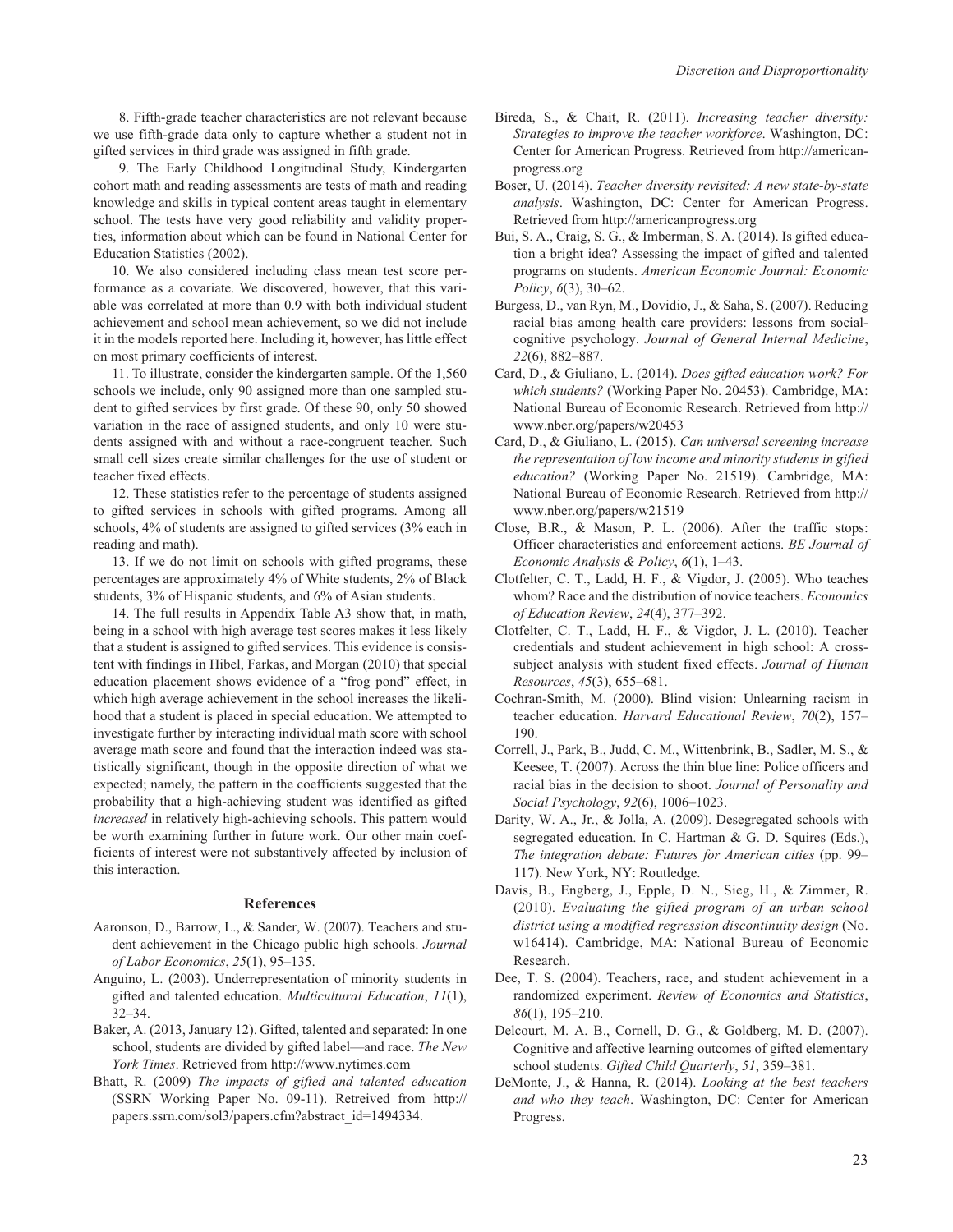- Denson, N. (2009). Do curricular and cocurricular diversity activities influence racial bias? A meta-analysis. *Review of Educational Research*, *79*(2), 805–838.
- Dolan, J., & Rosenbloom, D. H. (2003). *Representative bureaucracy: Classic readings and continuing controversies*. Armonk, NY: M. E. Sharpe.
- Donovan, M. S., & Cross, C. T. (2002). *Minority students in special and gifted education*. Washigton, DC: National Academy Press.
- Elhoweris, H., Mutua, K., Alsheikh, N., & Holloway, P. (2005). Effect of children's ethnicity on teachers' referral and recommendation decisions in gifted and talented programs. *Remedial and Special Education*, *26*(1), 25–31.
- Engberg, M. E. (2004). Improving intergroup relations in higher education: A critical examination of the influence of educational interventions on racial bias. *Review of Educational Research*, *74*(4), 473–524.
- Ferguson, R. F. (1998). Teachers' perceptions and expectations and the Black–White test score gap. In C. Jencks & M. Phillips (Eds.), *The Black–White test score gap* (pp. 217–317) Washington, DC: Brookings Institution Press.
- Ford, D. Y. (1998). The underrepresentation of minority students in gifted education: Problems and promises in recruitment and retention. *Journal of Special Education*, *32*(1), 4–14.
- Ford, D. Y., & Grantham, T. C. (2003). Providing access for culturally diverse gifted students: From deficit to dynamic thinking. *Theory Into Practice*, *42*, 217–225.
- Ford, D. Y., Grantham, T. C., & Whiting, G. W. (2008). Culturally and linguistically diverse students in gifted education: Recruitment and retention issues. *Exceptional Children*, *74*(3), 289–306.
- Ford, D. Y., Moore, J. L., III, & Scott, M. T. (2011). Key theories and frameworks for improving the recruitment and retention of African American students in gifted education. *Journal of Negro Education*, *80*(3), 239–253.
- Gamoran, A., Nystrand, M., Berends, M., & LePore, P. C. (1995). An organizational analysis of the effects of ability grouping. *American Educational Research Journal*, *32*(4), 687–715.
- Gershenson, S., Holt, S. B., & Papageorge, N. W. (2015). *Who believes in me? The effect of student-teacher demographic match on teacher expectations* (Upjohn Institute Working Paper 15-231). Kalamazoo, MI: W. E. Upjohn Institute for Employment Research.
- Goldring, E. B. (1990). Assessing the status of information on classroom organizational frameworks for gifted students. *American Journal of Education*, *83*(6), 313–326.
- Greenwald, A. G., Oakes, M. A., & Hoffman, H. G. (2003). Targets of discrimination: Effects of race on responses to weapons holders. *Journal of Experimental Social Psychology*, *39*(4), 399–405.
- Grissom, J. A., Kern, E. C., & Rodriguez, L. A. (2015). The "representative bureaucracy" in education: Educator workforce diversity, policy outputs, and outcomes for disadvantaged students. *Educational Researcher*, *44*(3), 185–192.
- Grissom, J. A., Nicholson-Crotty, J., & Nicholson-Crotty, S. (2009). Race, region, and representative bureaucracy. *Public Administration Review*, *69*(5), 911–919.
- Grissom, J. A., Rodriguez, L. A., & Kern, E. C. (in press). Teacher and principal diversity and the representation of students of color

in gifted programs: Evidence from national data. *Elementary School Journal*.

- Harris, J. J., III, Brown, E. L., Ford, D. Y., & Richardson, J. W. (2003). African Americans and multicultural education: A proposed remedy for disproportionate special education placement and underinclusion in gifted education. *Education and Urban Society*, *36*(3), 304–341.
- Hibel, J., Farkas, G., & Morgan, P. L. (2010). Who is placed in special education? *Sociology of Education*, *83*(4), 312–332.
- Hindera, J. J. (1993). Representative bureaucracy: Further evidence of active representation in the EEOC district offices. *Journal of Public Administration Research and Theory*, *3*(4), 415–429.
- Ingersoll, R., & May, H. (2011). *Recruitment, retention, and the minority teacher shortage*. Philadelphia, PA: University of Pennsylvania, Consortium for Policy Research in Education.
- Joseph, L. M., & Ford, D. Y. (2006). Nondiscriminatory assessment: considerations for gifted education. *Gifted Child Quarterly*, *50*(1), 42–51.
- Kang, J., Bennett, M., Carbado, D., Casey, P., Dasgupta, N., Faigman, D., ... Mnookin, J. (2012). Implicit bias in the courtroom. *UCLA Law Review*, *59*, 1124–1186.
- Kearns, T., Ford, L., & Linney, J. A. (2004). African American student representation in special education programs. *Journal of Negro Education*, *74*(4), 297–310.
- Keiser, L. R., Wilkins, V. M., Meier, K. J., & Holland, C. A. (2002). Lipstick and logarithms: Gender, institutional context, and representative bureaucracy. *American Political Science Review*, *96*(03), 553–564.
- Kennedy, B.A. (2013). Sorting through: The role of representation in bureaucracy. *Journal of Public Administration Research and Theory*, *23*(4), 791–816.
- Kingsley, J. D. (1944). *Representative bureaucracy*. Yellow Springs, OH: Antioch Press.
- Kitano, M. K. (2011). Issues in research on Asian American gifted students. In J. A. Castellano & A. D. Frazier (Eds.), *Special populations in gifted education: Understanding our most able students from diverse backgrounds* (pp. 3–25). Waco, TX: Prufrock Press.
- Konstantopoulos, S., Modi, M., & Hedges, L. V. (2001). Who are America's gifted? *American Journal of Education*, *109*(3), 344–382.
- Kulik, C. L. C., & Kulik, J. A. (1982). Effects of ability grouping on secondary school students: A meta-analysis of evaluation findings. *American Educational Research Journal*, *19*(3), 415–428.
- Kulik, J., & Kulik, C.-L. (1984, August). *Effects of ability grouping on elementary school pupils: A meta-analysis*. Paper presented at the annual meeting of the American Psychological Association, Toronto, Canada.
- Ladson-Billings, G. (1999). Preparing teachers for diverse student populations: A critical race theory perspective. *Review of Research in Education*, *24*, 211–247.
- Ladson-Billings, G. (2000). Fighting for our lives: Preparing teachers to teach African American students. *Journal of Teacher Education*, *51*(3), 206–214.
- Lareau, A. (1987). Social class differences in family–school relationships: The importance of cultural capital. *Sociology of Education*, *60*(2), 73–85.